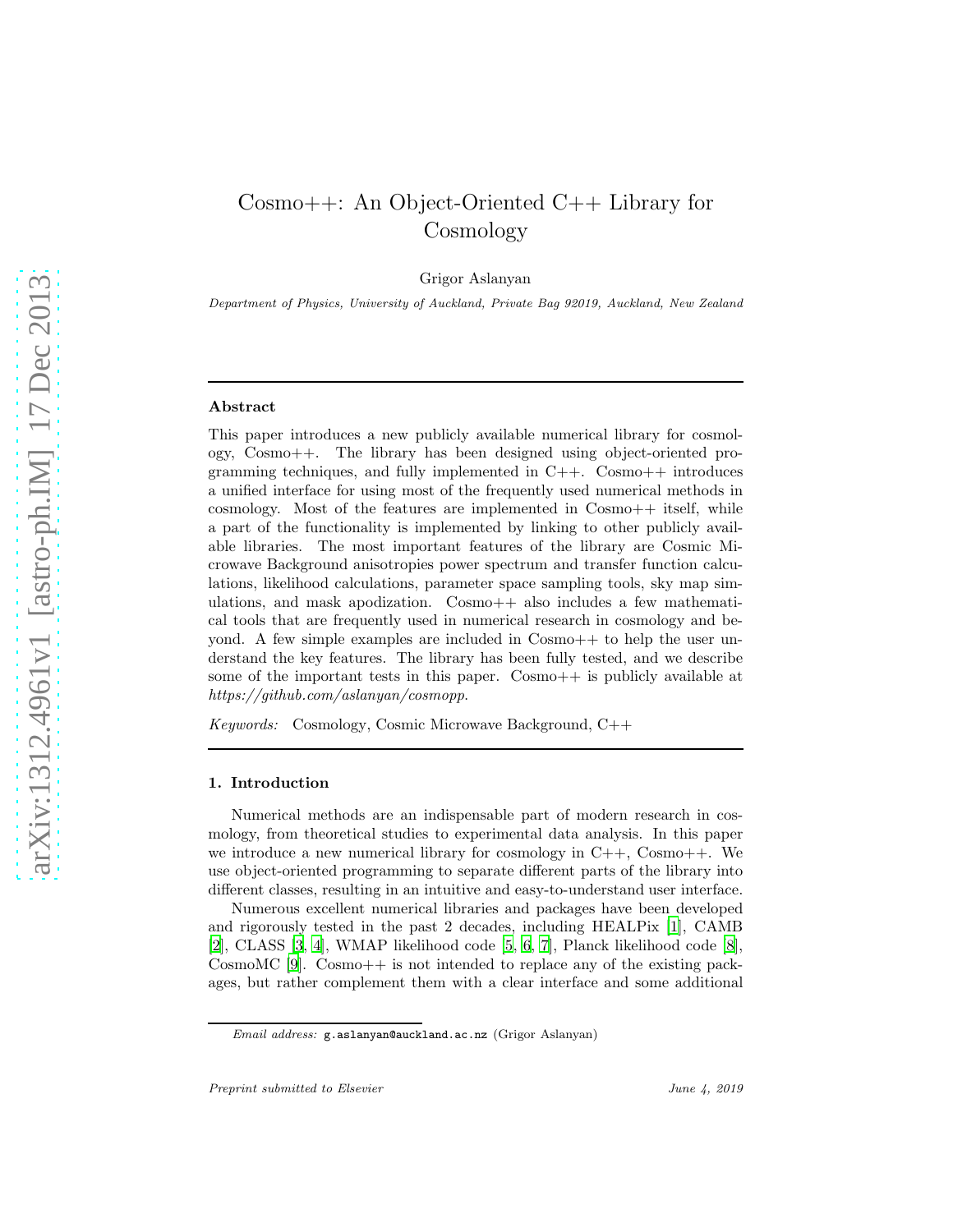tools that are frequently used in cosmological research. The main features of the library are likelihood calculation for Cosmic Microwave Background (CMB) data, parameter space sampling tools, an interface to the publicly available Boltzmann code CLASS [\[3,](#page-23-2) [4](#page-23-3)] for CMB power spectrum and transfer function calculations, a mask apodization tool, sky simulation tools, and a few mathematical utilities frequently used in numerical research in physics. The library is made of many independent modules (classes in  $C++$ ), which can be used on their own or easily combined together. This allows the user to include their own code if desired, without any need to modify the existing code. They can implement their own version of any of the modules and combine them with the rest of the library. This is accomplished through the usage of inheritance, polymorphism, and template parameters. For example, the primordial power spectrum is treated as just a regular real function. To implement a new form of the primordial power spectrum, the user needs to simply inherit a new class from the given abstract class of a real function, and then pass an object of their new class into the functions of the library.

Since there are a few publicly available excellent Boltzmann solvers [\[2](#page-23-1), [3](#page-23-2), [4\]](#page-23-3), Cosmo++ does not include a new one. It rather includes a clear interface for a Boltzmann solver, which is linked to CLASS. The Boltzmann solver is included as a completely independent module, allowing the user to easily switch to a different one.

Likelihood calculation tools are included both for large and small scales. One important feature of Cosmo++ is temperature and polarization likelihood calculation for off-diagonal covariance matrices in harmonic space. The standard ΛCDM model assumes statistical isotropy of the universe, implying diagonal covariance matrices in harmonic space. However, some proposed extensions of ΛCDM, such as a non-trivial topology of the universe [\[10](#page-23-9), [11\]](#page-23-10) and anisotropic models of inflation [\[12,](#page-23-11) [13\]](#page-24-0), break the statistical isotropy of the universe. In light of the large-scale anomalies detected in the CMB data [\[14\]](#page-24-1), anisotropic models of the universe need to be rigorously tested. The large-scale likelihood calculators included in Cosmo++ are indispensable tools for such tests.

Two different parameter space samplers are included in Cosmo++, a Metropolis-Hastings sampler [\[15\]](#page-24-2) and an interface to the publicly available MultiNest sampler [\[16,](#page-24-3) [17](#page-24-4), [18](#page-24-5)]. This allows the user to easily switch between the samplers or even implement and include their own sampler.

The library is fully documented using Doxygen [\[19](#page-24-6)]. In this paper we describe the general functionality of the library, and the specifics of implementation.

This paper is organized as follows. Sections [2](#page-2-0) - [6](#page-10-0) describe the main functionality of the library. In Section [7](#page-11-0) we describe some mathematical tools that are frequently used in cosmology and other areas of physics. We introduce a few examples in Section [8,](#page-13-0) showing the usage of the main features of the library in only a few lines of code. We describe some of the most important tests performed in Section [9,](#page-14-0) and we summarize in Section [10.](#page-19-0) Our notation and units are described in [Appendix A.](#page-20-0)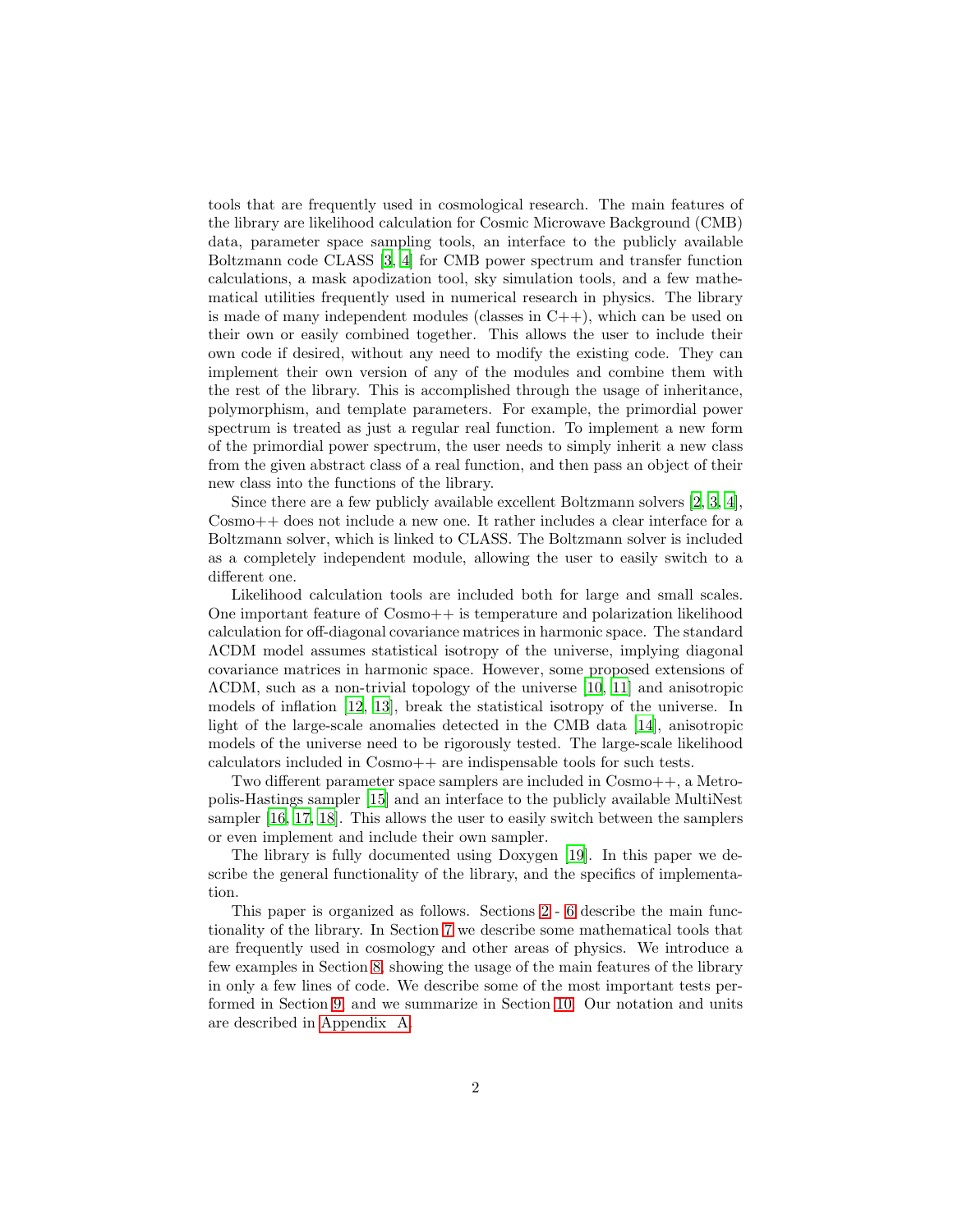# <span id="page-2-0"></span>2. Cosmological Parameters and Power Spectra

## *2.1. Cosmological Parameters*

The cosmological parameters can be described by inheriting a class from the abstract class *CosmologicalParams* (defined in cosmological params.hpp) and implementing all of the virtual functions. The virtual functions must simply return the values of different parameters. For example, the function *getOmBH2* must return the value of  $\Omega_b h^2$  (see [Appendix A.1](#page-20-1) for our notation).

The class includes all of the standard ΛCDM parameters, as well as certain frequently used non-standard parameters. Instances of this class can be used to pass the cosmological parameters to other modules of the library. In particular, the class *CMB* described below takes an object of type *CosmologicalParams* as its input to calculate the CMB power spectra and transfer functions.

The primordial power spectrum is defined in *CosmologicalParams* as a general real function, as described below in Section [2.2.](#page-2-1) In addition to that, *CosmologicalParams* includes the parameters describing the primordial power spectrum in the standard case, such as  $A_s$  and  $n_s$ . These parameters contain redundant information, and are only included for completeness. The code uses the general form of the power spectrum by default, and ignores the values of the redundant parameters. However, some parts of the code, such as the class *CMB*, allow the usage of the parameters instead of the general form of the power spectrum.

Some specific examples of cosmological parameters classes are included in the file cosmological params.hpp. The class *LambdaCDMParams* implements the parameters for the standard ΛCDM model. *LCDMWithTensorParams* describes the cosmological parameters for tensor fluctuations in addition to the standard ΛCDM parameters. *LCDMWithDegenerateNeutrinosParams* includes massive neutrinos of the same mass.

## <span id="page-2-1"></span>*2.2. Primordial Power Spectrum*

The primordial power spectrum is simply described as a real function  $\Delta^2(k)$ , both for the scalar and the tensor case (see [Appendix A.4](#page-22-0) for our notation). To implement a primordial power spectrum one needs to inherit a class from the *Math::RealFunction* class (defined in the file function.hpp) and implement the virtual function *evaluate*. Then instances of that class can be passed to the other modules of the library to describe the primordial power spectrum.

A few standard cases of the primordial power spectrum have been implemented in the file power spectrum.hpp. The *StandardPowerSpectrum* and *StandardPowerSpectrumTensor* classes implement the standard power spectra [\(A.14\)](#page-22-1) and [\(A.15\)](#page-22-2), respectively.

*LinearSplinePowerSpectrum* and *CubicSplinePowerSpectrum* classes implement the cases when the primordial power spectrum can be written as a linear or cubic spline of a given number of knots [\[20](#page-24-7), [21](#page-24-8), [22](#page-24-9)].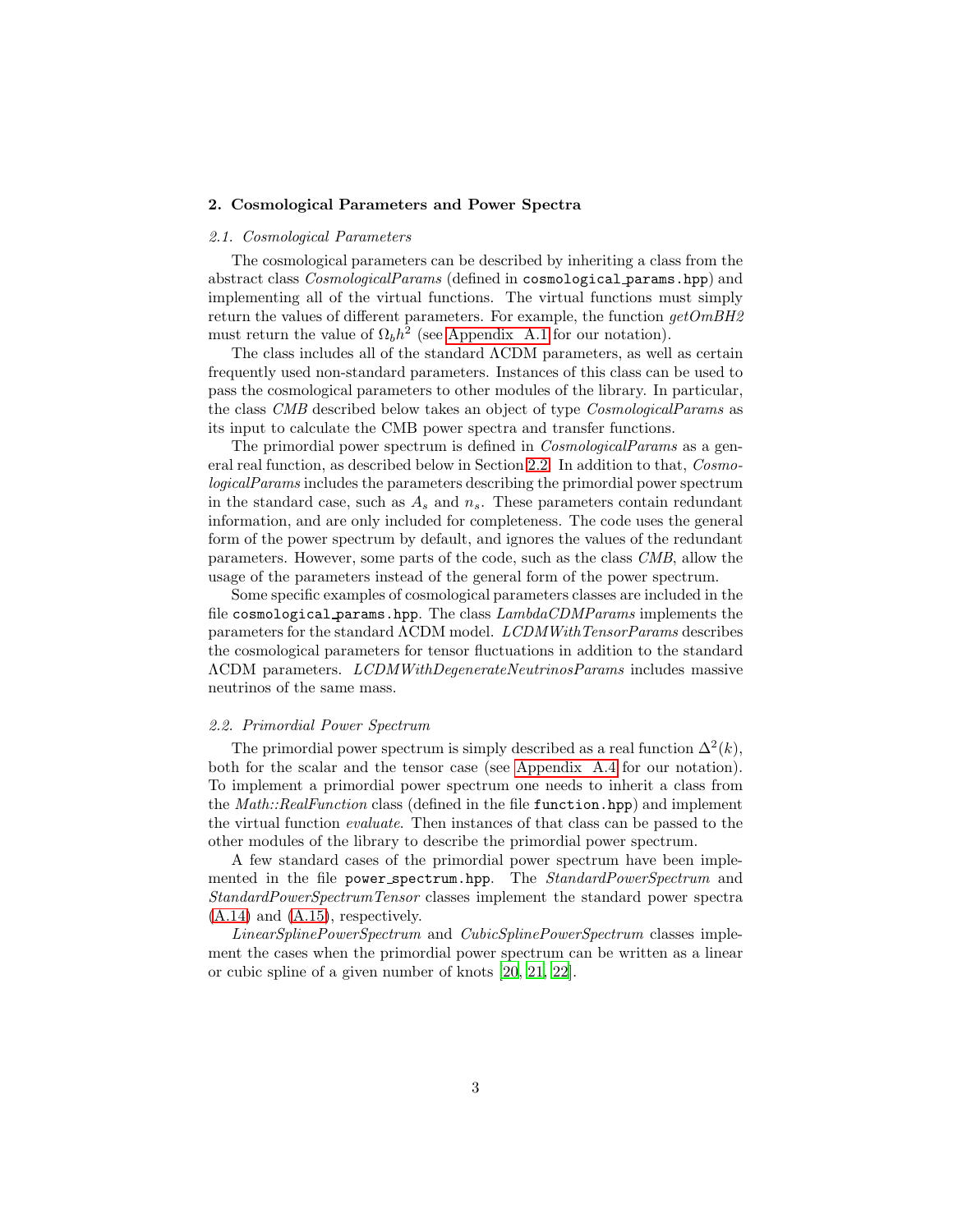## *2.3. CMB Power Spectra and Transfer Functions*

The CMB power spectra and transfer functions can be calculated using the class *CMB* in cmb.hpp. The underlying code for these calculations is the publicly available code CLASS [\[3,](#page-23-2) [4](#page-23-3)]. Cosmo++ does not include a new Boltzmann solver, it only provides a different interface for using the functionality of CLASS. This interface makes it possible to easily link the functionality provided by CLASS with the rest of the tools of the library.

*CMB* has to be initialized in two stages. The function *preInitialize* is used to set the general parameters, such as the maximum value of l to be used in calculations. After this the function *initialize* can be called to set the cosmological parameters, following which the functions *getCl*, *getLensedCl*, and *getTransfer* can be called to retrieve various CMB power spectra and transfer functions. In case one needs to calculate the CMB power spectra for different values of cosmological parameters, one can call the function *initialize* multiple times after one call of *preInitialize*. The division of initialization into two stages has been done with that scenario in mind; not repeating the pre-initialization saves some computing time.

The parameter *primordialInitialize* passed to the function *preInitialize* defines if the primordial power spectrum should be initialized from the general functional form, or simply from the standard parameters  $A_s$ ,  $n_s$  for the scalar case and  $r$ ,  $n_t$  for the tensor case. By default, the general functional form is used for primordial power spectra, however if one is using the standard case some computing time can be saved by setting the parameter *primordialInitialize* to *false* and using the standard parameters.

The parameter *wantAllL* defines if the power spectra and the transfer functions should be calculated for all values of l. By default, the calculation of the power spectra is done for only some values of l and interpolated to get the full spectrum. This speeds up the calculation by about one order of magnitude with a negligible loss in accuracy. However, if very accurate calculations of the power spectra are needed, the parameter *wantAllL* needs to be set to *true*. In particular, if one needs the transfer functions by themselves, this parameter needs to be set to *true*.

#### <span id="page-3-0"></span>3. Likelihood Calculation

Likelihood calculation is a crucial step in any parameter estimation pipeline. Cosmo++ provides three different tools for likelihood calculation, which can be used by themselves or in combination. The perturbations are assumed to be Gaussian for all three cases.

## *3.1. Low-*l *Likelihood*

In the low-l range the distribution of the  $C_l$ 's cannot be well approximated by a Gaussian distribution [\[23](#page-24-10)]. For this reason likelihood calculation for low multipoles is done in pixel space. Cosmo++ includes pixel space likelihood calculation functionality for temperature and polarization maps.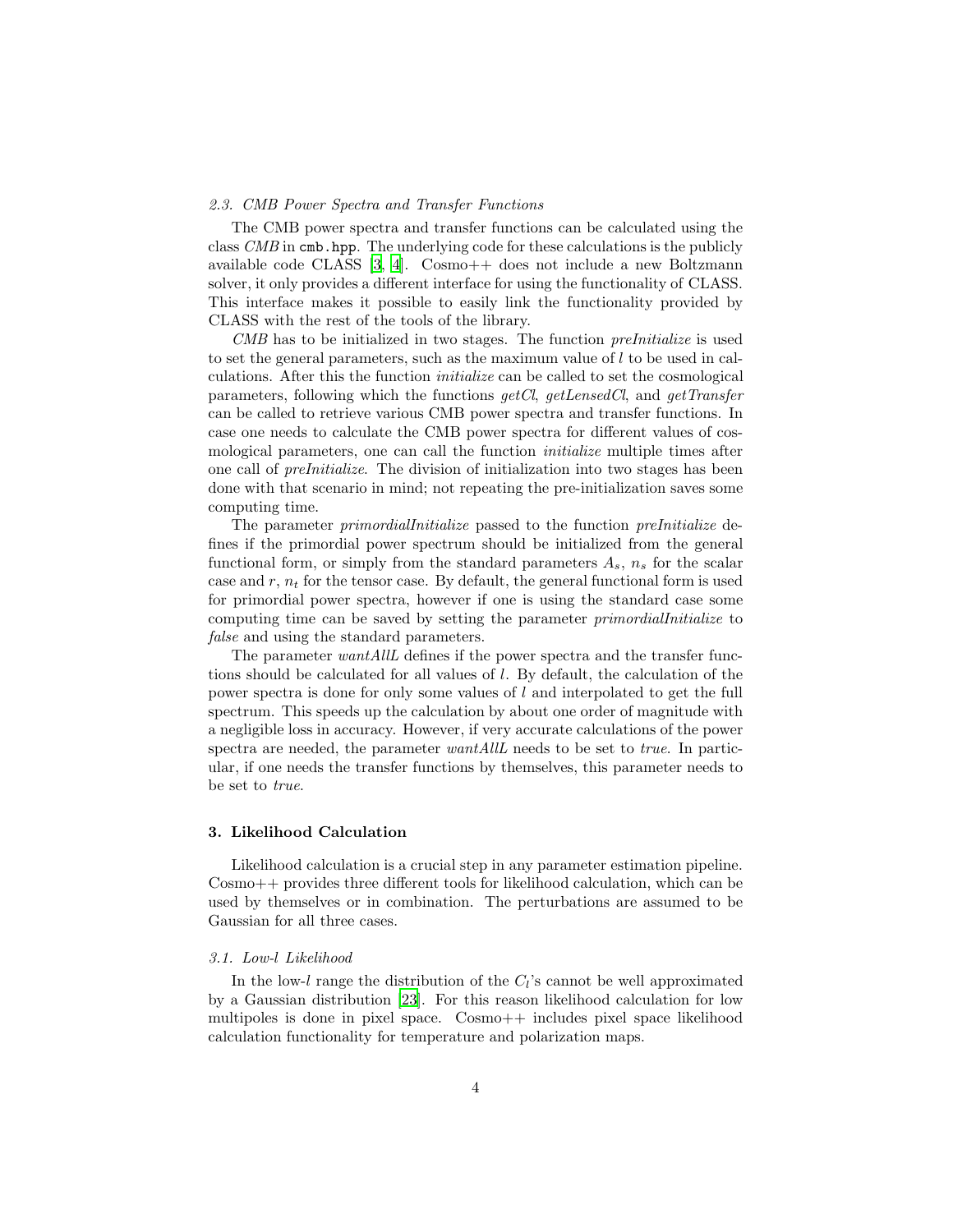For Gaussian perturbations the likelihood function takes the form

$$
\mathcal{L}(\mathbf{m}|S)\mathrm{d}\mathbf{m} = \frac{\exp\left[-\frac{1}{2}\mathbf{m}^t(S+N)^{-1}\mathbf{m}\right]}{(2\pi)^{3n_p/2}|S+N|^{1/2}}\mathrm{d}\mathbf{m}
$$
(1)

where  $\mathbf{m} = (\mathbf{T}, \mathbf{Q}, \mathbf{U}); S$  and N are the signal and noise covariance matrices, respectively;  $n_p$  is the number of pixels; and the symbol |..| stands for determinant. The rest of the notation is explained in [Appendix A.2.](#page-21-0)

For low-l modes the noise in the temperature can usually be ignored, in which case it is easier to decompose the likelihood function into temperature and polarization parts [\[24\]](#page-24-11). We also assume no parity violation, implying  $M^{TB} = 0$ and  $M^{EB} = 0$ . We then define

<span id="page-4-1"></span>
$$
\tilde{E}_{lm} = E_{lm} - M_{l'm'lm}^{TE} (M_{l'm'l'm''}^{TT})^{-1} T_{l''m''}
$$
\n(2)

which gives

$$
\left\langle \tilde{E}_{lm} T_{l'm'}^* \right\rangle = 0, \qquad (3)
$$

<span id="page-4-0"></span>
$$
\left\langle \tilde{E}_{lm} \tilde{E}_{l'm'}^* \right\rangle \equiv M_{lml'm'}^{\tilde{E}\tilde{E}} = M_{lml'm'}^{EE} - M_{l''m''lm}^{TE} (M_{l''m''l''m'''}^{TT})^{-1} M_{l''m''l'm''l'm'}^{TE}.
$$
\n(4)

Further, defining

$$
\tilde{Q}(\hat{\mathbf{n}}) = \frac{1}{2} \sum_{lm} \left[ \tilde{E}_{lm}(+2Y_{lm}(\hat{\mathbf{n}}) + -2Y_{lm}(\hat{\mathbf{n}})) + iB_{lm}(+2Y_{lm}(\hat{\mathbf{n}}) - -2Y_{lm}(\hat{\mathbf{n}})) \right],
$$
\n
$$
\tilde{U}(\hat{\mathbf{n}}) = \frac{i}{2} \sum_{lm} \left[ \tilde{E}_{lm}(+2Y_{lm}(\hat{\mathbf{n}}) - -2Y_{lm}(\hat{\mathbf{n}})) + iB_{lm}(+2Y_{lm}(\hat{\mathbf{n}}) + -2Y_{lm}(\hat{\mathbf{n}})) \right].
$$
\n(6)

we get  $\langle \tilde{Q}(\hat{\mathbf{n}}_i)T(\hat{\mathbf{n}}_j)\rangle = 0, \langle \tilde{U}(\hat{\mathbf{n}}_i)T(\hat{\mathbf{n}}_j)\rangle = 0$ . The likelihood function can then be decomposed into temperature and polarization parts

$$
\mathcal{L}(\mathbf{m}|S)\mathrm{d}\mathbf{m} = \frac{\exp\left[-\frac{1}{2}\tilde{\mathbf{m}}^t(\tilde{S}_P + N_P)^{-1}\tilde{\mathbf{m}}\right]}{(2\pi)^{n_p}|\tilde{S}_P + N_P|^{1/2}}\mathrm{d}\tilde{\mathbf{m}}\,\frac{\exp\left[-\frac{1}{2}\mathbf{T}^tS_T^{-1}\mathbf{T}\right]}{(2\pi)^{n_p/2}|S_T|^{1/2}}\mathrm{d}\mathbf{T}
$$
 (7)

where  $\tilde{\mathbf{m}} = (\tilde{\mathbf{Q}}, \tilde{\mathbf{U}})$ . The noise in the temperature has been ignored in the above equation. The noise matrix for the new  $\tilde{Q}$  and  $\tilde{U}$  variables is the same as the original Q and U noise matrix. The new signal covariance matrix can be calculated as follows

$$
\left\langle \tilde{Q}(\hat{\mathbf{n}}_{i})\tilde{Q}(\hat{\mathbf{n}}_{j}) \right\rangle = \frac{1}{4} \sum_{lml'm'} \left[ M_{lml'm'}^{\tilde{E}\tilde{E}} (4\pi)^{l} + 2Y_{l'm}(\hat{\mathbf{n}}_{i}) + 2Y_{l'm}(\hat{\mathbf{n}}_{i}) \right]
$$
\n
$$
+ 2Y_{l'm'}^{\ast}(\hat{\mathbf{n}}_{j}) + 2Y_{l'm'}^{\ast}(\hat{\mathbf{n}}_{j})) - M_{lml'm'}^{\text{BB}}(4\pi)^{l} + 2Y_{l'm}(\hat{\mathbf{n}}_{i}) - 2Y_{l'm}(\hat{\mathbf{n}}_{i}))
$$
\n
$$
+ 2Y_{l'm'}^{\ast}(\hat{\mathbf{n}}_{j}) - 2Y_{l'm'}^{\ast}(\hat{\mathbf{n}}_{j})) \right], \tag{8}
$$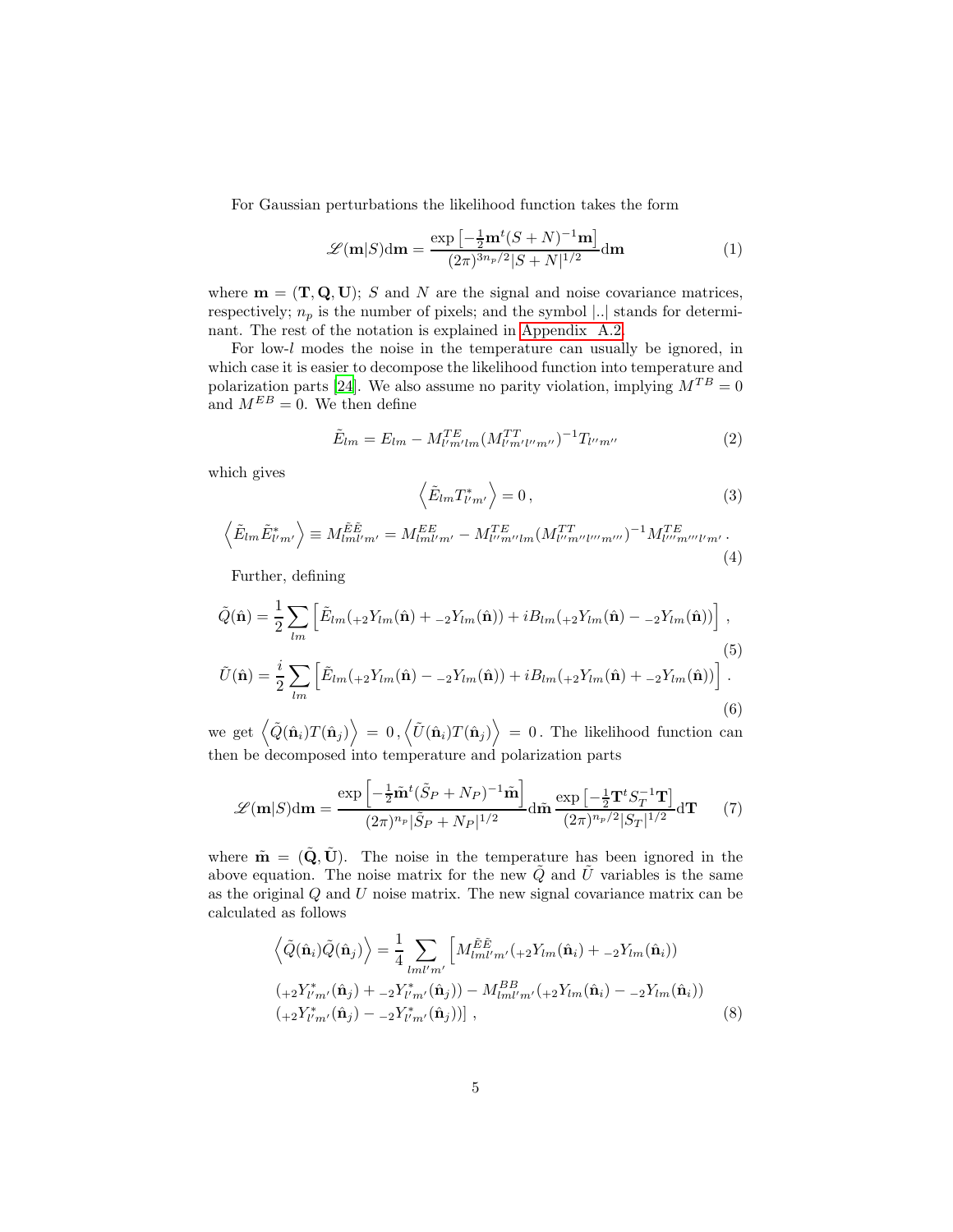$$
\left\langle \tilde{Q}(\hat{\mathbf{n}}_{i})\tilde{U}(\hat{\mathbf{n}}_{j}) \right\rangle = \frac{i}{4} \sum_{lml'm'} \left[ M_{lml'm'}^{\tilde{E}\tilde{E}} (4\pi)^{l} + 2Y_{lm}(\hat{\mathbf{n}}_{i}) + 2Y_{lm}(\hat{\mathbf{n}}_{i}) \right]
$$
\n
$$
+ 2Y_{l'm'}^{\ast}(\hat{\mathbf{n}}_{j}) - 2Y_{l'm'}^{\ast}(\hat{\mathbf{n}}_{j})) - M_{lml'm'}^{\text{BB}} (4\pi)^{l} + 2Y_{lm}(\hat{\mathbf{n}}_{i}) - 2Y_{lm}(\hat{\mathbf{n}}_{i}))
$$
\n
$$
+ 2Y_{l'm'}(\hat{\mathbf{n}}_{j}) + 2Y_{l'm'}(\hat{\mathbf{n}}_{j})) \right], \tag{9}
$$

$$
\langle \tilde{U}(\hat{\mathbf{n}}_i)\tilde{U}(\hat{\mathbf{n}}_j)\rangle = -\frac{1}{4} \sum_{lml'm'} \left[M_{lml'm'}^{\tilde{E}\tilde{E}}(4\pi)^{-2}Y_{l m}(\hat{\mathbf{n}}_i) - 2Y_{l m}(\hat{\mathbf{n}}_i)\right)
$$
  

$$
(+2Y_{l'm'}^*(\hat{\mathbf{n}}_j) - 2Y_{l'm'}^*(\hat{\mathbf{n}}_j)) - M_{lml'm'}^{BB}(4\pi)^{-1}(Y_{l m}(\hat{\mathbf{n}}_i) + 2Y_{l m}(\hat{\mathbf{n}}_i))
$$
  

$$
(+2Y_{l'm'}^*(\hat{\mathbf{n}}_j) + 2Y_{l'm'}^*(\hat{\mathbf{n}}_j))\right]
$$
(10)

where  $M_{lml'm'}^{\tilde{E}\tilde{E}}$  is given above by [\(4\)](#page-4-0).

The polarization part of the likelihood can be written as follows [\[24](#page-24-11)]

<span id="page-5-0"></span>
$$
\mathcal{L}(\tilde{\mathbf{m}}|\tilde{S}_P)\mathrm{d}\tilde{\mathbf{m}} = \frac{\exp\left[-\frac{1}{2}(N_P^{-1}\tilde{\mathbf{m}})^t (N_P^{-1}\tilde{S}_P N_P^{-1} + N_P^{-1})^{-1} (N_P^{-1}\tilde{\mathbf{m}})\right]}{(2\pi)^{n_p} |N_P^{-1}\tilde{S}_P N_P^{-1} + N_P^{-1}|^{1/2}} |N_P|^{-1} \mathrm{d}\tilde{\mathbf{m}} \tag{11}
$$

which is numerically more tractable since it contains only  $N_P^{-1}$ .

Since the calculation is done in pixel space, the formalism described above remains unchanged for a masked sky. We simply ignore the masked pixels.

#### *3.1.1. Temperature Likelihood*

The temperature part of the likelihood is implemented in the class *Likelihood* in likelihood.hpp. To aid the numerical regularization of matrix inversion one needs to add small noise to the signal map [\[25\]](#page-24-12). The class *Likelihood* therefore takes as an input the noise covariance matrix in addition to the signal covariance matrix. The noise part is usually added by hand by simulating white noise. For this reason the function *calculate* allows for input a noise map in addition to the temperature map. If the noise is already included in the temperature map, the noise map given to the function *calculate* should have 0 in all the pixels.

The covariance matrices passed to the class *Likelihood* are in pixel space. The pixel space covariance matrices [\(A.8\)](#page-21-1) are implemented in the class *CMatrix* in c matrix.hpp. The pixel space covariance matrix can be generated from the power spectrum  $C_l^{TT}$  using the function  $\text{CMatrixGenerator::clToCMatrix}$ in c matrix generator.hpp. The library also provides functionality for the more general case of non-diagonal covariance matrices in harmonic space, which arise if the isotropy of space is broken. The covariance matrix in harmonic space [\(A.9\)](#page-21-2) is described by the class *WholeMatrix* in whole matrix.hpp. The function *CMatrixGenerator::wholeMatrixToCMatrix* in c matrix generator.hpp can be used to convert a general harmonic space covariance matrix into pixel space, which can also perform a rotation by given Euler angles. This is a very useful feature for analyzing anisotropic models of the universe.

The class *Likelihood* takes a fiducial matrix as an input as well, which is simply added to the signal matrix. The fiducial matrix is commonly used to include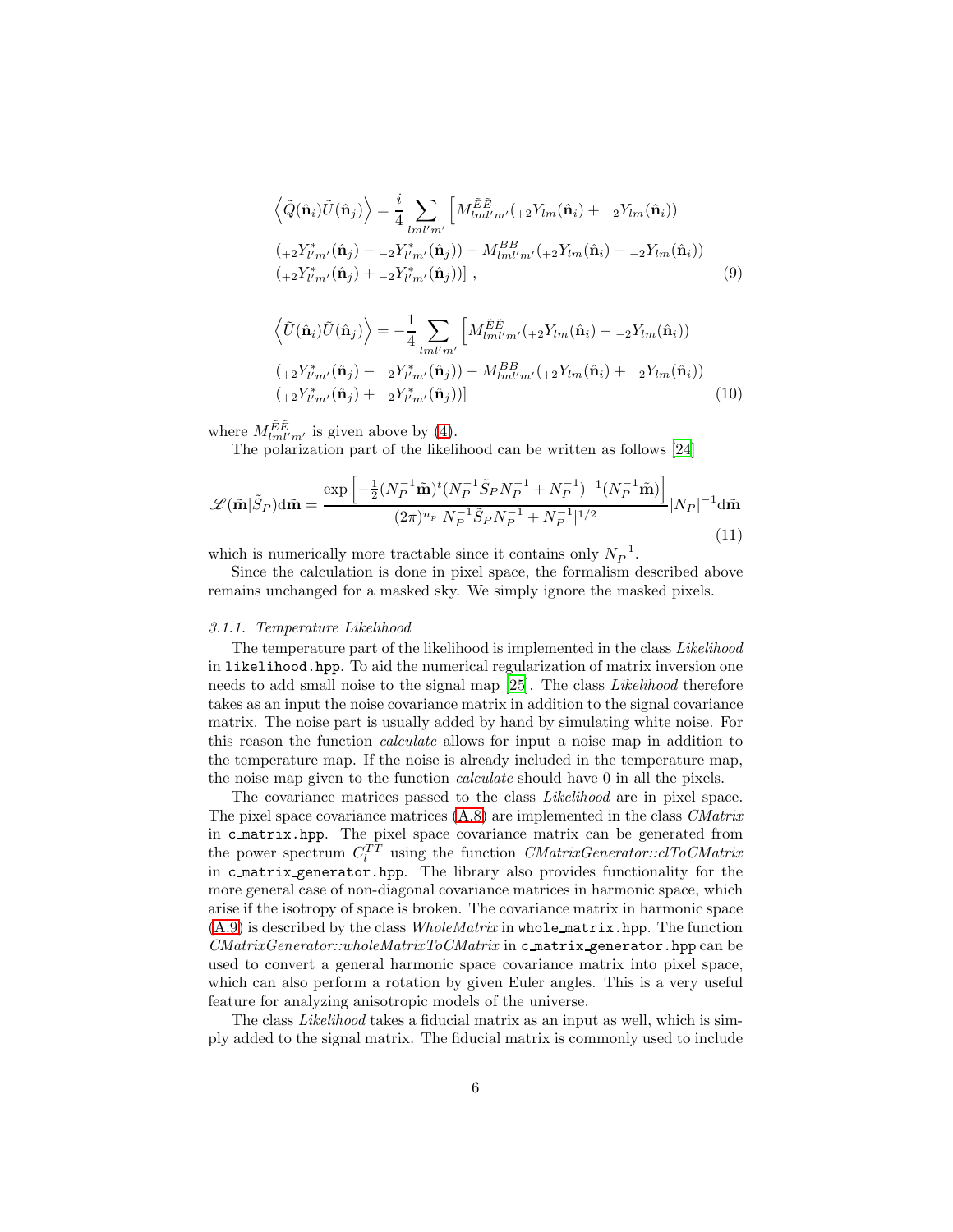high variance monopole and dipole terms, and higher l terms not included in the signal matrix. Such a fiducial matrix can be generated using the function *CMatrixGenerator::getFiducialMatrix* in c matrix generator.hpp.

A uniform white noise matrix can be generated by *CMatrixGenerator::gene*rateNoiseMatrix in c\_matrix\_generator.hpp. The white noise map itself can be simulated by *Simulate::simulateWhiteNoise* in simulate.hpp.

The temperature likelihood calculation allows for foreground marginalization for a given template  $T_f$ . A new parameter  $\xi$  is introduced into the temperature likelihood function as follows

$$
\mathcal{L}_T(\mathbf{T}|C_T,\xi) = \frac{1}{(2\pi)^{n_p/2}|C_T|^{1/2}} \exp\left(-\frac{1}{2}(\mathbf{T}-\xi\mathbf{T_f})^t C_T^{-1}(\mathbf{T}-\xi\mathbf{T_f})\right) \tag{12}
$$

where  $C_T$  denotes the total temperature covariance matrix.  $\xi$  is then marginalized over

$$
\mathcal{L}_T(\mathbf{T}|C_T) = \int d\xi \mathcal{L}_T(\mathbf{T}|C_T, \xi).
$$
 (13)

The integration can be done analytically, resulting in

<span id="page-6-0"></span>
$$
\mathcal{L}_T(\mathbf{T}|C_T) = \frac{1}{(2\pi)^{n_p/2} |C_T|^{1/2}} \sqrt{\frac{2\pi}{\mathbf{T_f}^t C_T^{-1} \mathbf{T_f}}} \exp\left(-\frac{1}{2} \left(\mathbf{T}^t C_T^{-1} \mathbf{T} - \frac{(\mathbf{T}^t C_T^{-1} \mathbf{T_f})^2}{\mathbf{T_f}^t C_T^{-1} \mathbf{T_f}}\right)\right).
$$
(14)

The user has the option of passing a foreground template to the constructor of *Likelihood* if she chooses to. Then [\(14\)](#page-6-0) will be used to calculate the temperature likelihood.

*Likelihood* has the option of calculating the likelihood for many maps at the same time. Since the most time consuming part of the calculation is the inversion of the covariance matrix, a lot of computing time can be saved by initializing *Likelihood* once followed by the likelihood calculation for many maps, instead of constructing one instance of *Likelihood* for each map.

#### *3.1.2. Polarization Likelihood*

The class *LikelihoodPolarization* in likelihood.hpp is used to calculate the polarization part of the likelihood, according to [\(11\)](#page-5-0). The current version does not support non-zero BB covariance matrices. The constructor takes as an input the pixel space signal covariance matrix  $\tilde{S}_P$ , the inverse noise matrix  $N_P^{-1}$ , as well as  $M_{l'm'l'm'}^{TE}$  $(M_{l'm'l'm''}^{TT})^{-1}$  and  $T_{lm}$  in order to be able to calculate [\(2\)](#page-4-1). The function *combineWholeMatrices* in *LikelihoodPolarization* can be used to construct  $M_{l'm'lm}^{TE}(M_{l'm'l'm''}^{TT})^{-1}$  and  $M_{lml'm'}^{\tilde{E}\tilde{E}}$  from  $M^{TT}$ ,  $M^{TE}$  and  $M^{EE}$ .  $M_{lml'm'}^{\tilde{E}\tilde{E}}$  can then be converted into  $\tilde{S}_P$  using the funciton *CMatrixGenerator::polarizationEEWholeMatrixToCMatrix* in c matrix generator.hpp.

As for the temperature case, non-diagonal covariance matrices in harmonic space are supported. Also, likelihood calculation for many maps at once is supported.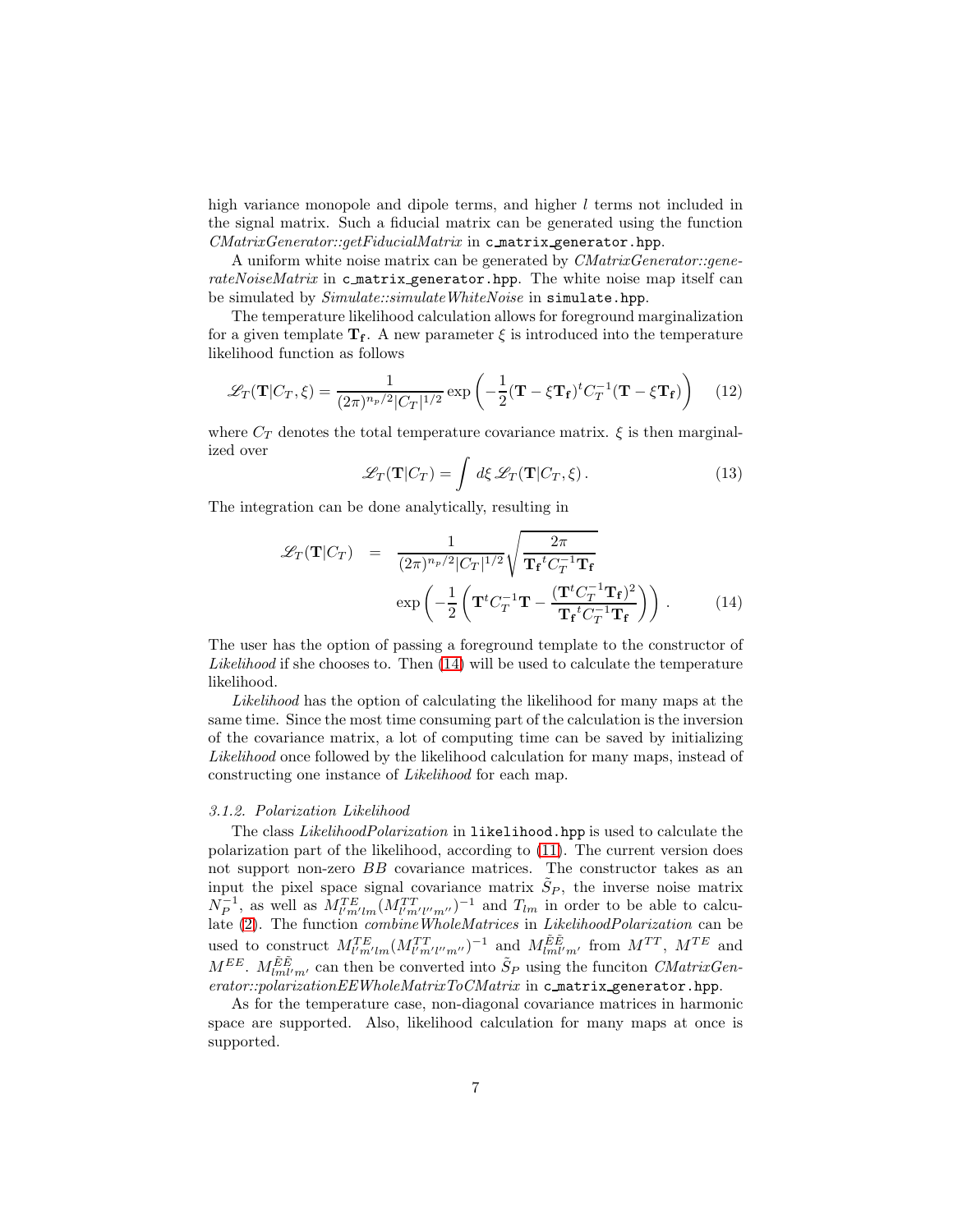# *3.2. High-*l *Likelihood*

For high multipoles, the distribution of the  $C_l$ 's can be very well approximated by a Gaussian distribution, allowing for a much faster likelihood calcula-tion. We follow the approach described in [\[26\]](#page-25-0) for the implementation of high- $l$ likelihood calculation. The current version includes high-l likelihood calculation for temperature maps only.

Before calculating the likelihood function, one needs to estimate the power spectrum  $\hat{C}_l^{TT}$  for the data. A few different approaches for this calculation have been described in the literature, including the MASTER algorithm [\[27\]](#page-25-1), quadratic maximum likelihood (QML) estimators [\[28\]](#page-25-2), and the XFaster algorithm [\[29\]](#page-25-3). The current version of Cosmo++ includes an implementation of the MASTER algorithm [\[27\]](#page-25-1) in the class *Master* in master.hpp.

The first step in the power spectrum calculation is the mask coupling kernel  $K_{l_1l_2}$  using the function *calculateCouplingKernel* in the class *Master*. The mask coupling kernel is defined by [\[27\]](#page-25-1)

<span id="page-7-0"></span>
$$
K_{l_1l_2} = \frac{2l_2 + 1}{4\pi} \sum_{l_3} (2l_3 + 1) W_{l_3} \begin{pmatrix} l_1 & l_2 & l_3 \\ 0 & 0 & 0 \end{pmatrix}
$$
 (15)

where  $\begin{pmatrix} l_1 & l_2 & l_3 \\ 0 & 0 & 0 \end{pmatrix}$  denotes the Wigner 3 – j symbol,

$$
W_l = \frac{1}{2l+1} \sum_{m=-l}^{l} |w_{lm}|^2, \qquad (16)
$$

and  $w_{lm}$  is the mask transformed into harmonic space. The mask coupling kernel relates the ensemble average of the masked power spectrum  $\tilde{C}_l$  to the unmasked one  $C_l$ 

$$
\langle \tilde{C}_{l_1} \rangle = \sum_{l_2} K_{l_1 l_2} \langle C_{l_2} \rangle . \tag{17}
$$

The calculation of the mask coupling kernel is the slowest part of the whole power spectrum calculation, therefore the user is allowed to save the result in a file and use it many times for different maps. Once this is done, the result can be passed to the constructor of *Master*, then the data power spectrum can be calculated for a given map using the function *calculate*.

The high-l likelihood itself can be calculated using the class *LikelihoodHigh* in likelihood.hpp. This class takes as an input the output of *Master*, as well as the noise power spectrum  $N_l$ . The likelihood for a given theoretical power spectrum  $C_l$  is calculated by first calculating the cut-sky Fisher matrix [\[26](#page-25-0)]

$$
F_{l_1l_2} = \frac{(2l_1 + 1)K_{l_1l_2}}{2(C_{l_1} + N_{l_1})(C_{l_2} + N_{l_2})},
$$
\n(18)

after which the likelihood function can be calculated by

$$
-2\ln\mathcal{L}(\hat{C}_l|C_l) = \sum_{l_1l_2} (C_{l_1} - \hat{C}_{l_1})F_{l_1l_2}(C_{l_2} - \hat{C}_{l_2}).
$$
\n(19)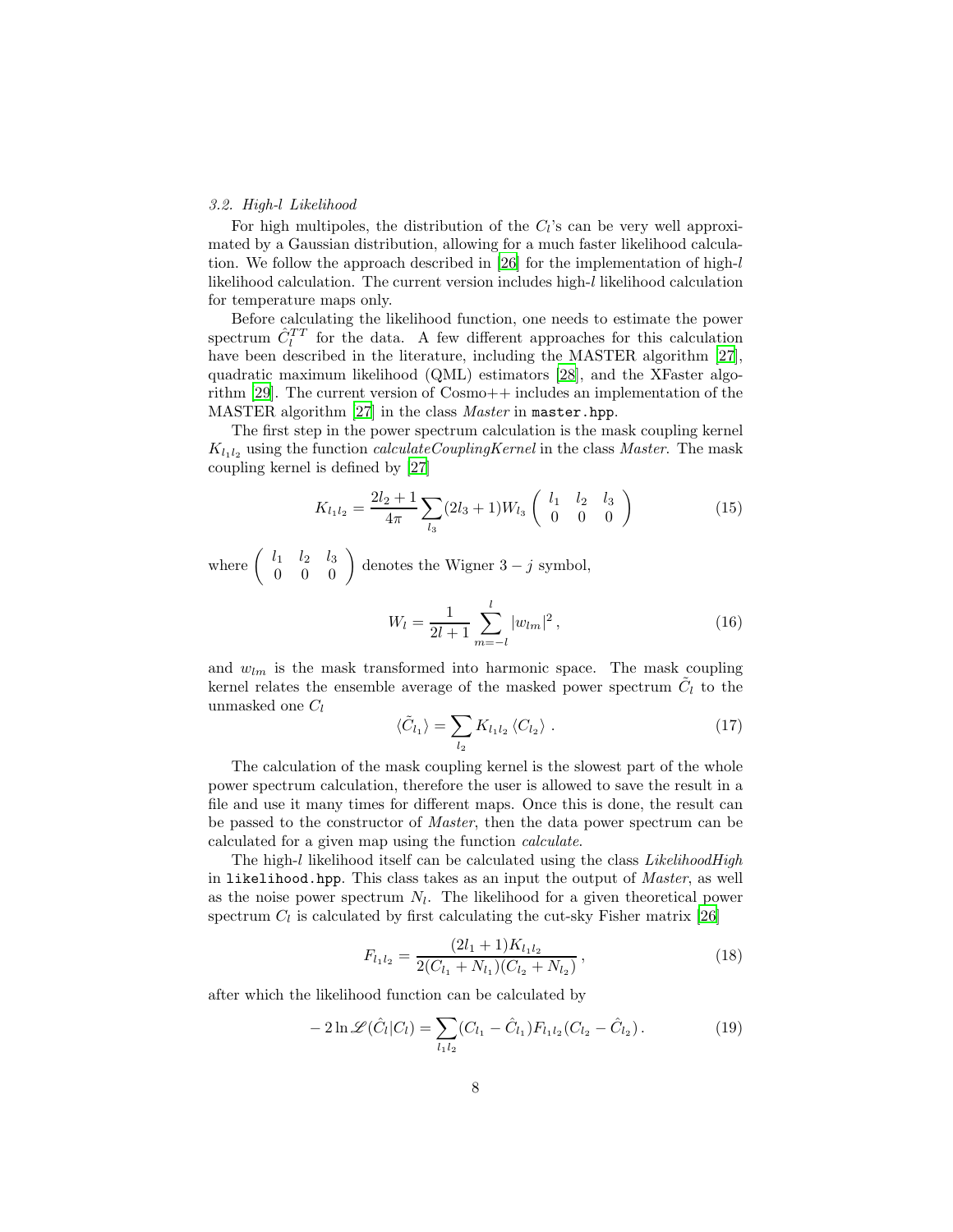The above expression assumes that  $\ln \mathscr{L} = 0$  for the best fit case, i.e. the likelihood is calculated up to a fixed constant factor. Since for any practical purposes only the likelihood ratios matter (or the difference in  $\ln \mathscr{L}$ ), the constant factor can be safely ignored.

The calculation described above assumes uniform weighting of the pixels. This is optimal in the signal dominated regime [\[26\]](#page-25-0). The weighting schemes that are optimal outside this regime are not supported in the current version of Cosmo++. Also, in the noise dominated regime Monte Carlo simulations might be required to accurately calibrate the Fisher matrix [\[26,](#page-25-0) [30\]](#page-25-4). These corrections, however, are small in the intermediate regime, and are negligible in the signal dominated regime [\[26\]](#page-25-0). For these reasons we do not recommend using the *LikelihoodHigh* class as it is deep into the noise dominated regime.

#### *3.3. CMB Gibbs Sampler*

Gibbs sampling has been proposed as an alternative approach to CMB power spectrum estimation and likelihood calculation [\[31,](#page-25-5) [32](#page-25-6), [33](#page-25-7)]. Cosmo++ includes an implementation of the CMB Gibbs sampler in the class *CMBGibbsSampler* in cmb gibbs.hpp. The implementation follows almost exactly the algorithm described in [\[31](#page-25-5)], so we will not go over the details here again.

The Gibbs sampler is usually used for likelihood calculation for low l values, but it can be used for l values higher than the pixel space likelihood calculation allows for. In pixel space, one can do the calculation up to  $l = 30$ , using reduced resolution maps with HEALPix  $N_{side} = 16$ , but for higher l values one needs higher resolution maps and this significantly increases the computational costs. The main reason is that one needs to invert a matrix with size equal to the number of pixels. The Gibbs Sampler, on the other hand, does not need to obtain the inverted matrix, it only needs to solve a system of linear equations, and this can be done using the preconditioned conjugate gradient algorithm [\[34\]](#page-25-8). Preconditioners have been proposed in the literature which allow for fast convergence; we use the preconditioner described in [\[31](#page-25-5)], eq. (28). This allows for fast likelihood calculation up to  $l = 50$  and even higher values. A cut sky is handled by simply setting the inverse noise matrix elements to 0 for masked pixels. This approach is called the Commander implementation [\[31\]](#page-25-5), and is used in the Planck likelihood code [\[8](#page-23-7)], in particular.

*CMBGibbsSampler* can be used to first construct the Gibbs chain and save it in a file, after which the chain can be used for very fast likelihood calculation. The Blackwell-Rao estimator [\[35](#page-25-9)] is used for likelihood calculation.

# <span id="page-8-0"></span>4. Parameter Space Sampling

Bayesian methods have become an essential part of cosmological parameter estimation in the past two decades (for a comparison of different methods see, e.g. [\[36\]](#page-26-0)). Cosmo++ provides a general interface for parameter space sampling, which can be used for cosmological parameter estimation, in particular.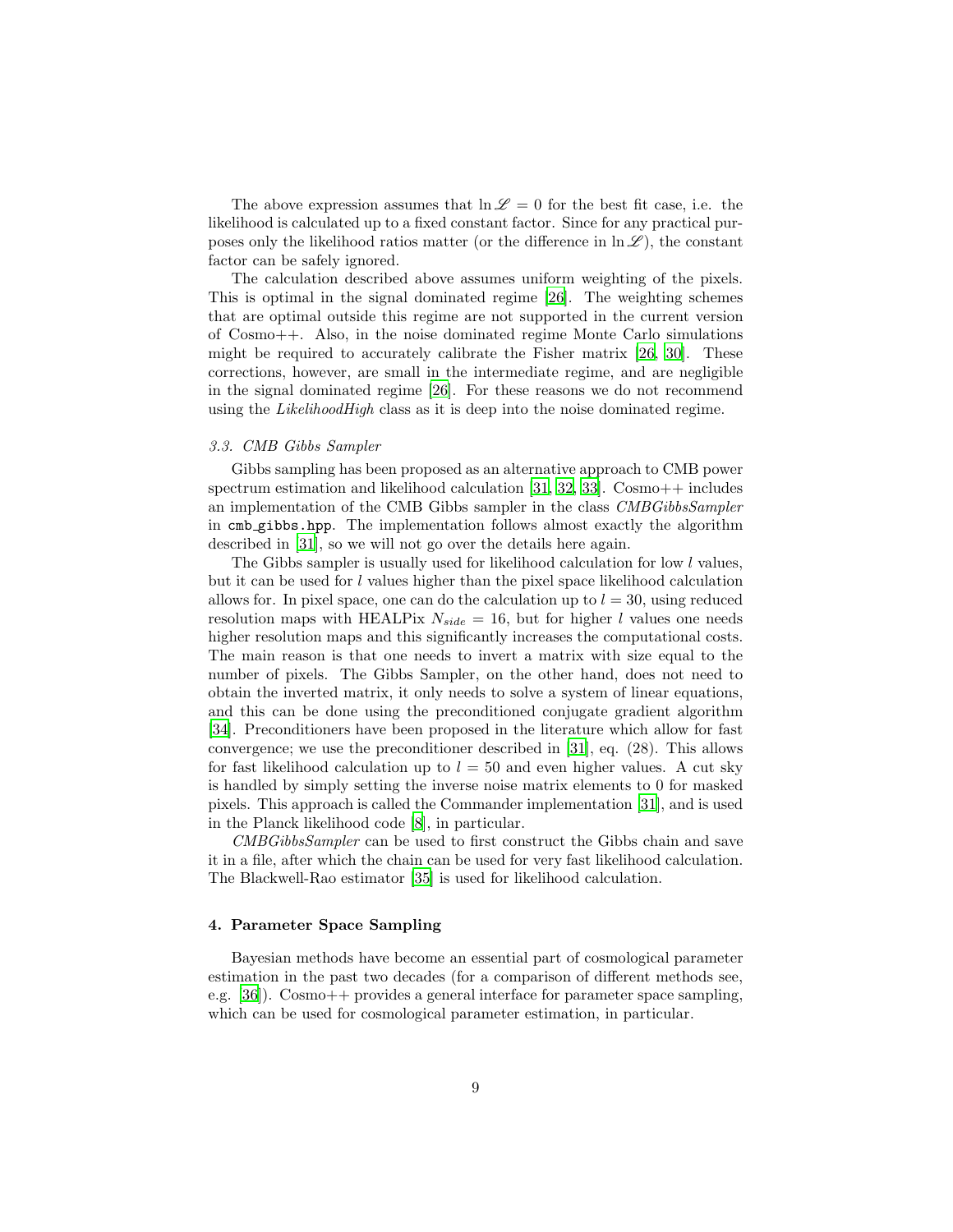The abstract class *Math::LikelihoodFunction* in likelihood function.hpp provides a simple interface for likelihood calculation from a given number of parameters. The user needs to inherit a likelihood class from *Math::LikelihoodFunction* and implement their own likelihood calculation in the function *calculate*. For example, the likelihood calculation tools described in Section [3](#page-3-0) can be used in combination to implement a likelihood function for cosmological parameters. Section [8](#page-13-0) includes some specific examples.

Cosmo++ includes two parameter space sampling tools, a basic Metropolis-Hastings sampler [\[15\]](#page-24-2), and a MultiNest sampler [\[16,](#page-24-3) [17,](#page-24-4) [18](#page-24-5)]. The Metropolis-Hastings sampler has been implemented in Cosmo++ itself, while the MultiNest sampler uses the publicly available MultiNest code for implementation. The user has the option of not including the MultiNest code, then Cosmo++ will be compiled without the MultiNest sampler.

The Metropolis-Hastings sampler is implemented in the class *Math::MetropolisHastings* in mcmc.hpp, while the MultiNest scanner interface is implemented in the class *MnScanner* in mn scanner.hpp. The two classes have almost identical interfaces, allowing the user to easily switch between them. The only differences in the interfaces are due to some parameters that are specific for each one of them. Both of the constructors take an instance of *Math::LikelihoodFunction* to set the likelihood function, then the parameters need to be set, including their name, range, and the prior function. After this the function *run* can be called to do the actual scan. The results are written in text files. The resulting chain files have the standard format used in cosmology codes, such as CosmoMC [\[9\]](#page-23-8) and MultiNest [\[16,](#page-24-3) [17,](#page-24-4) [18](#page-24-5)]. There are publicly available standard tools that can be used to analyze the resulting chains, such as getdist included in CosmoMC and the python package Pippi [\[37](#page-26-1)].

Both of the samplers allow the user to set a uniform or a Gaussian prior on the parameters. *Math::MetropolisHastings* allows the user to set an external prior function for all of the parameters in case a more general function is needed to be used or the priors of the different parameters are not independent. By default, *Math::MetropolisHastings* uses Gaussian proposal distributions, with widths that can be chosen by the user, or are set to  $1/100$ -th of the parameter range by default. The user also has the option of setting their own proposal distribution. The parameters are varied in blocks. Each block contains one parameter by default, but the user has the option of setting their own blocks. Both of the scanners have the option of resuming from the point they stopped.

The stopping time for *Math::MetropolisHastings* is determined from the given accuracies of the parameters. Namely, the run stops when the standard deviation of the mean of all of the parameters becomes less than their accuracies. The standard deviation of the mean is calculated taking into account the autocorrelation between the elements of the chain. A maximum length of the chain must also be given to the *run* function and the run will always stop when that maximum length is reached, even if the requested accuracies are not reached. This allows the user to use other stopping criteria which can estimate the chain length required for convergence [\[15](#page-24-2)].

The functionality of the MultiNest scanner is described in detail in [\[16,](#page-24-3) [17,](#page-24-4)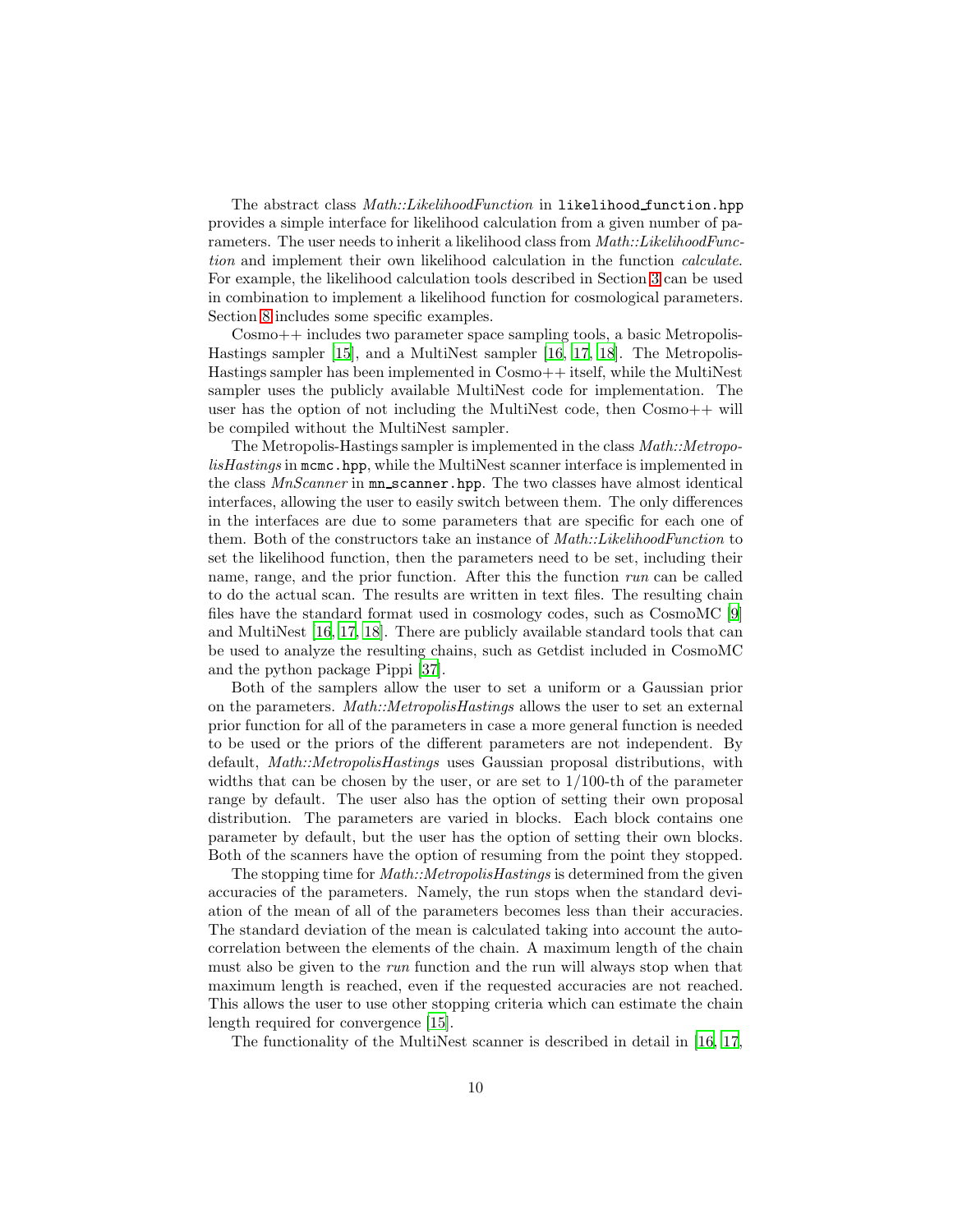[18\]](#page-24-5). Our interface *MnScanner* gives two options for determining the stopping time. The user can specify whether or not they would like accurate Bayesian evidence calculation, then the code selects the recommended MultiNest parameters for each case [\[16](#page-24-3)].

# 5. Simulations

Cosmo++ provides the functionality for simulating sky maps in harmonic space. This is implemented in the class *Simulate* in simulate.hpp. The maps in harmonic space can be converted to pixel space using the *map2alm* function in the HEALPix C++ package.

The user has the option of simulating the sky from given  $C_l$  values or from the full covariance matrix  $M_{lml'm'}$ . The first case is similar to the HEALPix tool synfast, the second case is more general and allows the user to do simulations for anisotropic universes with non-diagonal covariance matrices. The non-diagonal case is implemented by switching to a basis in which the matrix becomes diagonal, then doing the simulation in the new basis, and finally switching back to the original basis. This means that the computational time and the memory requirements will increase significantly as l increases.

The class *Simulate* also provides the functionality of simulating uniform white noise maps in pixel space. This can be done using the function *simulateWhiteNoise*.

#### <span id="page-10-0"></span>6. Other Utilities

#### *6.1. Mask Apodization*

Masks are commonly used in cosmology to separate out the reliable data points. For example, when using CMB data, one must mask out the plane of our galaxy, as well as some bright sources that cannot be reliably subtracted out from the radiation data. Sharp edges of the mask in pixel space may introduce undesirable effects when the calculation is done in harmonic space [\[8\]](#page-23-7). For this reason it is sometimes necessary to apodize the mask, i.e. smooth out the edges of the mask. This functionality is included in Cosmo++ through the class *MaskApodizer* in mask apodizer.hpp. The input and output masks are in HEALPix format.

Two apodization types are supported: cosine and Gaussian. For the cosine apodization the 0 mask values near the edge are replaced by  $cos(\theta \pi/2\theta_{ap})$ if  $\theta \leq \theta_{ap}$ . Here  $\theta$  denotes the angular distance from the edge,  $\theta_{ap}$  is the apodization angle. In case of Gaussian apodization the 0 values are replaced by  $\exp(-(3\theta)^2/2\theta_{ap}^2)$  if  $\theta \leq \theta_{ap}$ .

The apodization routine is implemented by first finding the pixels that are on the edge, then by scanning through all of the masked points and finding the nearest distance from the edge. The first stage is linear in the number of pixels and is relatively faster. The second stage involves  $O(N_{\text{masked}}N_{\text{edge}})$  operations, where  $N_{\text{masked}}$  is the number of masked pixels,  $N_{\text{edge}}$  is the number of pixels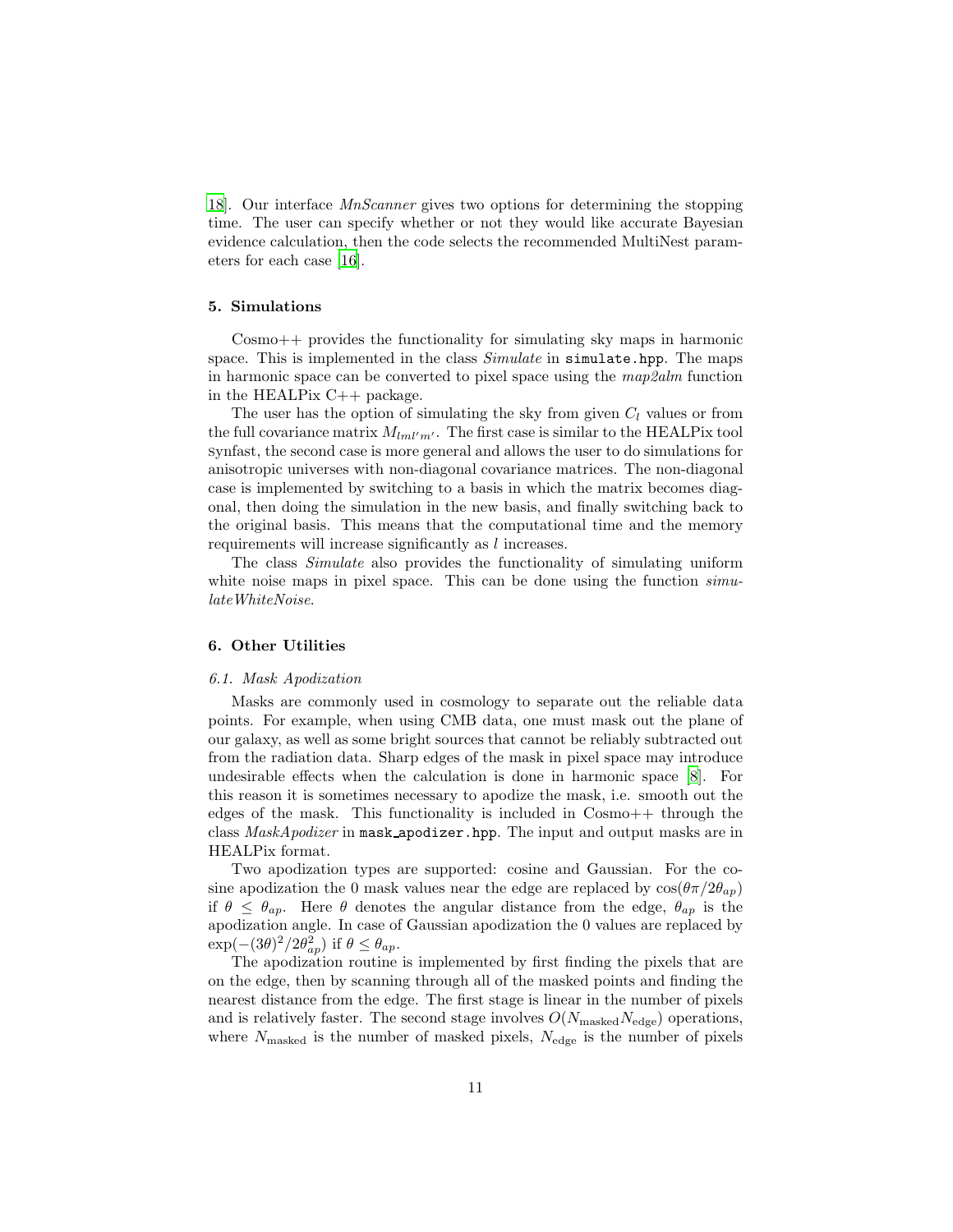that lie on the edge. The computational speed of this stage depends strongly on the geometry of the mask.

## *6.2. Angular Momentum Dispersion Calculation*

Cosmo++ includes a tool for calculating the angular momentum dispersion  $\sum_m m^2 |T_{lm}(\hat{\bf n})|^2$  as a function of the direction  $\hat{\bf n}$ , where  $T_{lm}(\hat{\bf n})$  denote the spherical harmonic coefficients in a coordinate system where the z-axis has  $\hat{\mathbf{z}}||\hat{\mathbf{n}}$ . The main use of the angular momentum dispersion calculation is to determine the alignment of different multipoles [\[38](#page-26-2), [39\]](#page-26-3). This calculation is implemented in the class *ModeDirections* in mode directions.hpp. The calculation for a given direction can be done using the *calculateAngularMomentumDispersion* function. One can also find the direction which maximizes the angular momentum dispersion with the function *maximizeAngularMomentumDispersion*.

## <span id="page-11-0"></span>7. Mathematical Tools

Cosmo++ includes a few additional mathematical tools that are used in the implementation of the features described above. These tools are fully documented as well and can be used independently. The mathematical tools are all defined and implemented in header files, which means that the library does not need to be compiled if the user is only interested in using the mathematical tools, they simply need to include the corresponding header files in their code and compile it without the need to link it to the Cosmo++ library file.

#### *7.1. Interpolation*

Cosmo++ includes classes that provide interpolation functionality between given points. Two interpolation methods have been implemented: linear interpolation and cubic spline. Given a number of knots, the linear interpolation algorithm constructs a continuous (but not differentiable at the knots) function passing through the knots by simply connecting them by line segments. The cubic spline algorithm, on the other hand, constructs a smooth function passing through these points. The points are connected by a piecewise cubic polynomial, and the resulting curve has continuous first and second derivatives.

The linear interpolation method has been implemented in the *Math::Table-Function* class in table function.hpp. This class is derived from the standard C++ class *std::map*, which gives it the full interface of *std::map*. In particular, this allows the user to define the data points using the regular interface of *std::map*. *Math::TableFunction* is also a child of the abstract class *Math::Function*, which means that an object of this type can be passed to the rest of the library wherever a one-variable function is needed. For example, an instance of *Math::TableFunction* can be used directly to represent a primordial power spectrum (see Section [2.2\)](#page-2-1). The linear interpolation method has been generalized to two and three dimensions in the classes *Math::TableFunction2* and *Math::TableFunction3*, respectively. They are both in the same header file table function.hpp.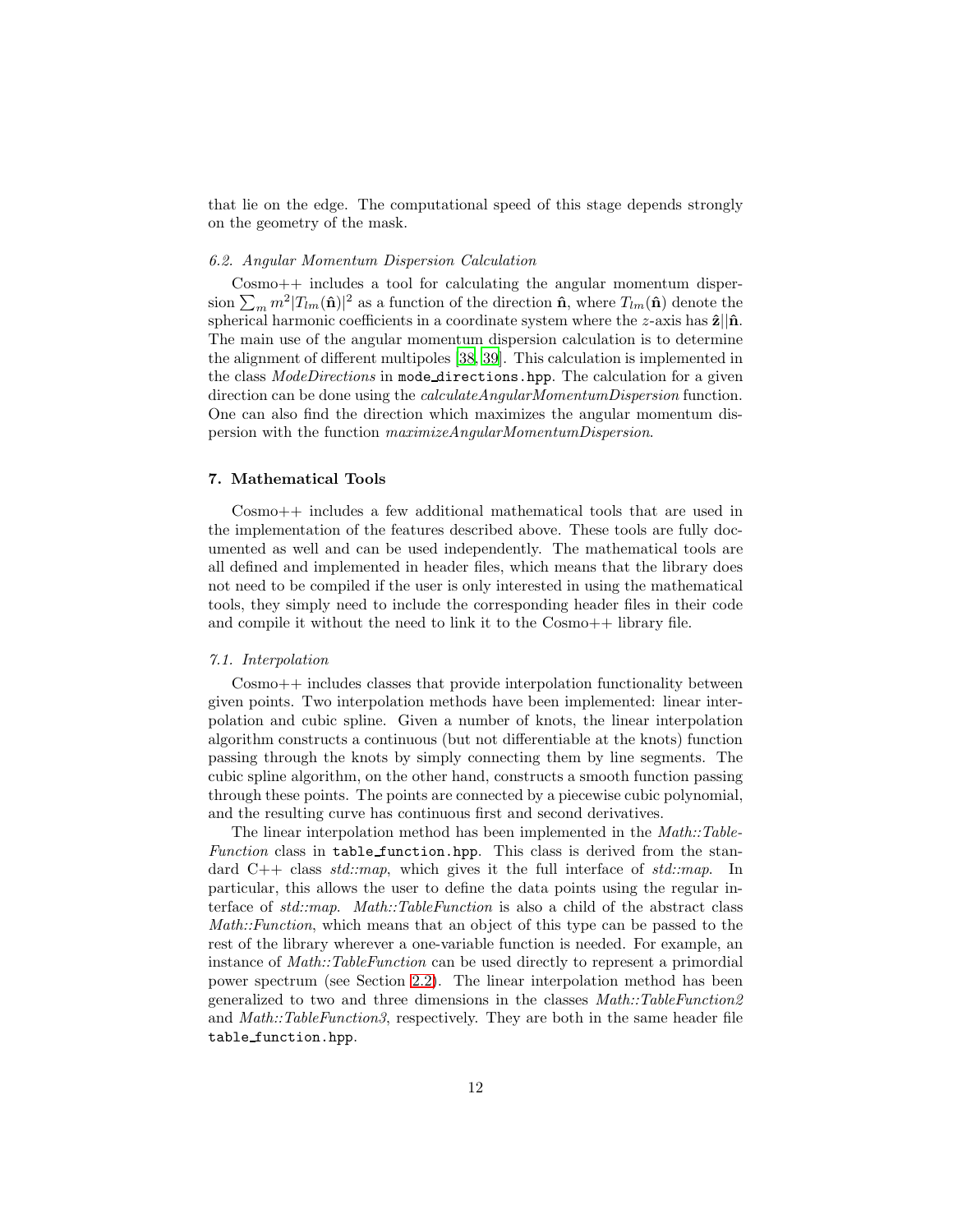The cubic spline interpolation has been implemented in the *Math::CubicSpline* class in cubic spline.hpp. This class is derived from *Math::RealFunction*, allowing the user to pass an instance of *Math::CubicSpline* to the rest of the library wherever a one-variable real function is needed.<sup>[1](#page-12-0)</sup>

# *7.2. Conjugate Gradient Solver*

The preconditioned conjugate gradient method [\[34\]](#page-25-8) for solving a system of linear equations has been implemented in Cosmo++ in the class *Math::ConjugateGradient* in conjugate gradient.hpp. Since the method can be used for potentially very big matrices, we have implemented the matrix multiplication and the preconditioning to be performed through a template type that the user needs to implement. This gives the user complete freedom in implementing the matrix multiplication. The entire matrix does not have to be stored in the memory, the user may choose to calculate each matrix element as the multiplication is performed or apply the linear operator on the vector in any other way. The simple case when the matrix and the preconditioner are known and can be set initially is implemented in the *Math::BasicCGTreats* class.

#### *7.3. Rotations in Three Dimensions*

 $O(3)$  rotations, i.e. rotations of three dimensional real vectors, have been implemented in the *Math::ThreeRotationMatrix* class in three\_rotation.hpp. The class *Math::ThreeVector* represents three dimensional vectors, which can be passed as an input to *Math::ThreeRotatioMatrix* to be rotated. The user can set the rotation matrix either by specifying three Euler angles  $(\phi, \theta, \psi)$ , or by giving an axis and an angle of rotation around that axis. The user can then read the matrix elements, or perform a rotation on a given vector. The multiplication operation has been defined for these matrices.

By default, the rotation is passive, i.e. the coordinate frame is rotated rather than the vector. The convention for Euler angles is as follows. First a counterclockwise rotation is performed around the z axis by angle  $\phi$ , then a counterclockwise rotation around the new x axis by angle  $\theta$ , and finally a counterclockwise rotation around the new z axis by angle  $\psi$ .

## *7.4. Wigner* 3 − j *Symbols*

The main method for computing the Wigner  $3 - j$  symbols is by using recursion relations, and this is how most of the numerical libraries implement the calculation. Most of the time, however, one needs to calculate a lot of these symbols at once. Numerical libraries, such as the GNU Scientific Library [\[40\]](#page-26-4), have functions for calculating each symbol by itself. When one calls these functions many times for a range of indices, a lot of the calculation is repeated many times, because to calculate the values for higher indices these functions need to calculate all of the lower index symbols again to use recursion. We

<span id="page-12-0"></span><sup>&</sup>lt;sup>1</sup>Note that the *Math:RealFunction* type is the same as  $Math:Function < double$ ,  $double$ , i.e. it is a specific case of Math::Function with the variable types fixed to be real numbers.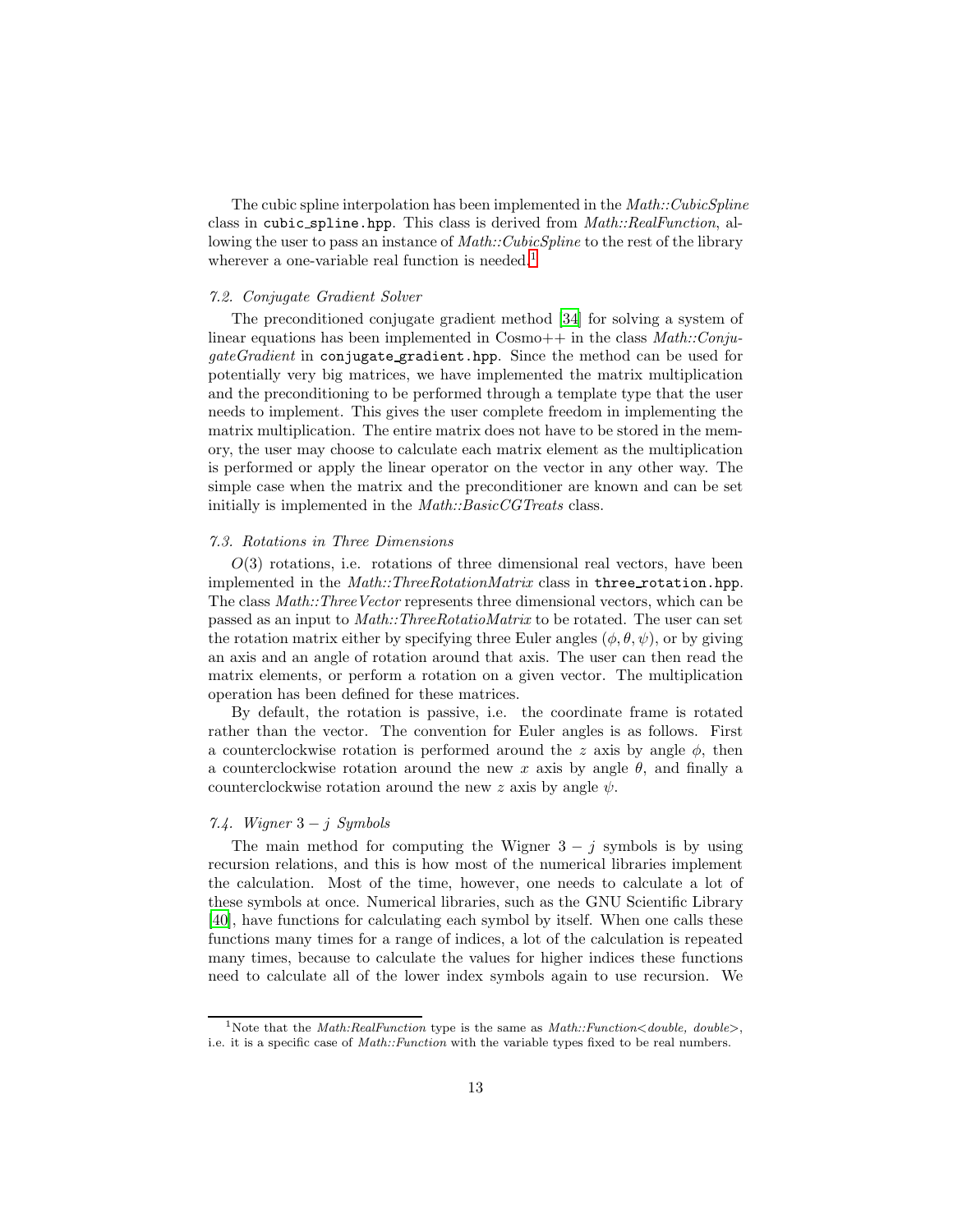have solved this problem in  $\text{Cosmo++}$  by creating an interface that allows the user to first set the maximum value for the indices, after which the symbols are sent back one by one as they are being calculated. This allows for the whole calculation to be performed only once. Compared to the case when each symbol is calculated from scratch, our approach gives a huge improvement in computational time. We use this implementation to calculate the mask coupling kernel [\(15\)](#page-7-0), for example, where all of the symbols are needed with indices up to a given maximum value.

The current version of Cosmo++ only includes the implementation for the case when all of the m indices are 0. This is done in the template class *Math::Wigner3JZeroM* in wigner 3j.hpp. The template parameter is a simple class that needs to include a *process* function. The symbols are then sent back to the user by calling the *process* function for an object given by the user.

## *7.5. Random Number Generator*

Cosmo++ includes two random number generators: a Gaussian distribution generator *Math::GaussianGenerator* and a Poisson distribution generator *Math::PoissonGenerator*. Both of these classes are defined in random.hpp. The implementation uses the publicly available  $C++$  Boost library [\[41](#page-26-5)].

## *7.6. Curve Fitting*

Basic curve fitting functionality is included in Cosmo++ through the class *Math::Fit* in fit.hpp. The function to be fit to the data points is passed as a parametric function, and the number of the parameters is a template argument. Specifically, a child class of the class *Math::ParametricFunction* needs to be implemented and passed to *Math::Fit* as an input. As a useful case, we have implemented a polynomial parametric function (the parameters are the coefficients of the polynomial) in the class *Math::Polynomial* in polynomial.hpp.

The curve fitting is done by simply minimizing  $\chi^2 = \sum_i (y_i - f(x_i))^2$  as a function of the parameters. Here  $(x_i, y_i)$  denote the data points, f denotes the function to be fit. The minimization is done using the publicly available  $C_{++}$ package Minuit [\[42\]](#page-26-6).

## <span id="page-13-0"></span>8. Examples

We have implemented a few examples that can help the user better understand the functionality of the library. Some of these examples may be useful on their own.

#### *8.1. CMB power spectra calculation*

The file test.cpp includes a simple calculation of CMB power spectra. The values of the standard cosmological parameters are defined, then an instance of the *CMB* class is created with these parameters, the power spectra are calculated, and the results are written in text files. Upon compilation, this file is turned into the executable *test*.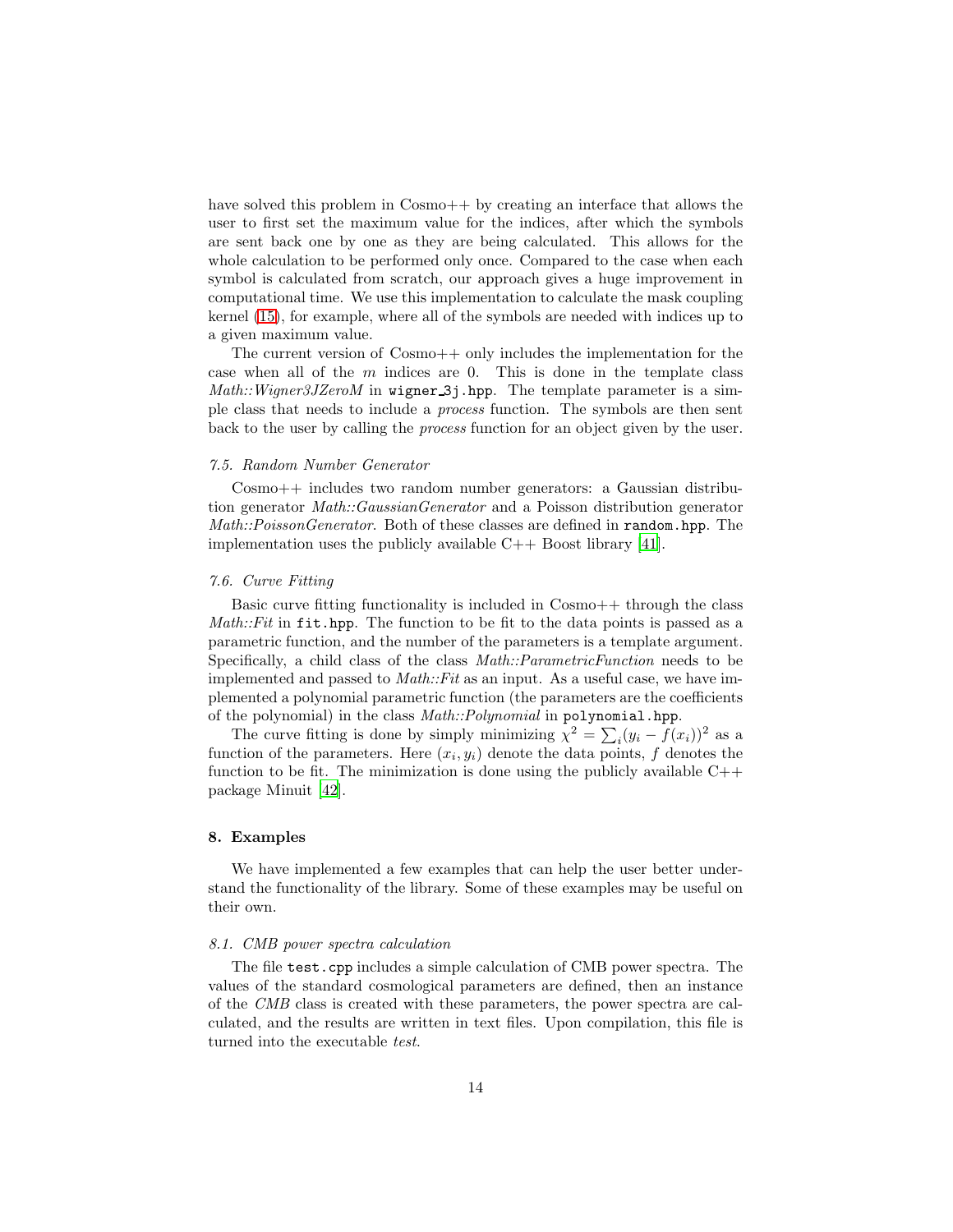## *8.2. Planck Likelihood*

The Planck likelihood code [\[8](#page-23-7)] is publicly available and can be used as a library to be linked to other code. Since most of the current research in cosmology uses this code, we found it useful to include an interface in Cosmo++. This also serves as a useful example of implementing an instance of the abstract class *Math::LikelihoodFunction* described in Section [4,](#page-8-0) which can be directly used by the parameter space samplers. The user may choose to compile Cosmo++ without linking to the Planck likelihood code in which case the functionality described above will be absent.

The Planck likelihood interface is implemented in the *PlanckLikelihood* class in planck like.hpp. Our implementation allows the user to set the cosmological parameters first, then any extra parameters that are used for modelling the foreground effects, after which different Planck likelihoods can be calculated. The user can also calculate the combination of all of the likelihoods that were chosen in the constructor through the function *calculate*. This function is used by the parameter space samplers described in Section [4.](#page-8-0)

A simple tester of this functionality is implemented in test planck.cpp which is compiled into the executable *test planck*.

## *8.3. Parameter Space Sampling*

As a simple but a very useful case of parameter space sampling we have implemented a MultiNest sampler for the Planck likelihood code in mn scan planck.cpp. After compiling Cosmo++ this turns into the executable *mn scan planck* which can be used directly to calculate the posterior distributions and the confidence intervals of the standard cosmological parameters from Planck. This example can be used as a good starting point for constructing parameter space scanning codes with different likelihoods and different scanners. The example contains only about 50 lines of code, and is very straightforward to change and generalize.

## <span id="page-14-0"></span>9. Tests

We have performed multiple rigorous tests of all of the modules of  $\text{Cosmo++}.$ We describe some of the most important tests below.

# *9.1. Mathematical Tools*

We have separately tested all of the mathematical tools described in Section [7.](#page-11-0) The conjugate gradient solver has been tested by solving a few linear equations with two and three variables. The three dimensional rotation matrices and the Wigner  $3 - i$  symbols have been tested by comparing some sample results with calculations using the Mathematica software [\[43](#page-26-7)]. We have tested the interpolation and curve fitting routines by choosing 7 random points, then doing a linear and cubic spline interpolation to them, as well as fitting a third degree polynomial to these points. The results are shown in Figure [1.](#page-15-0)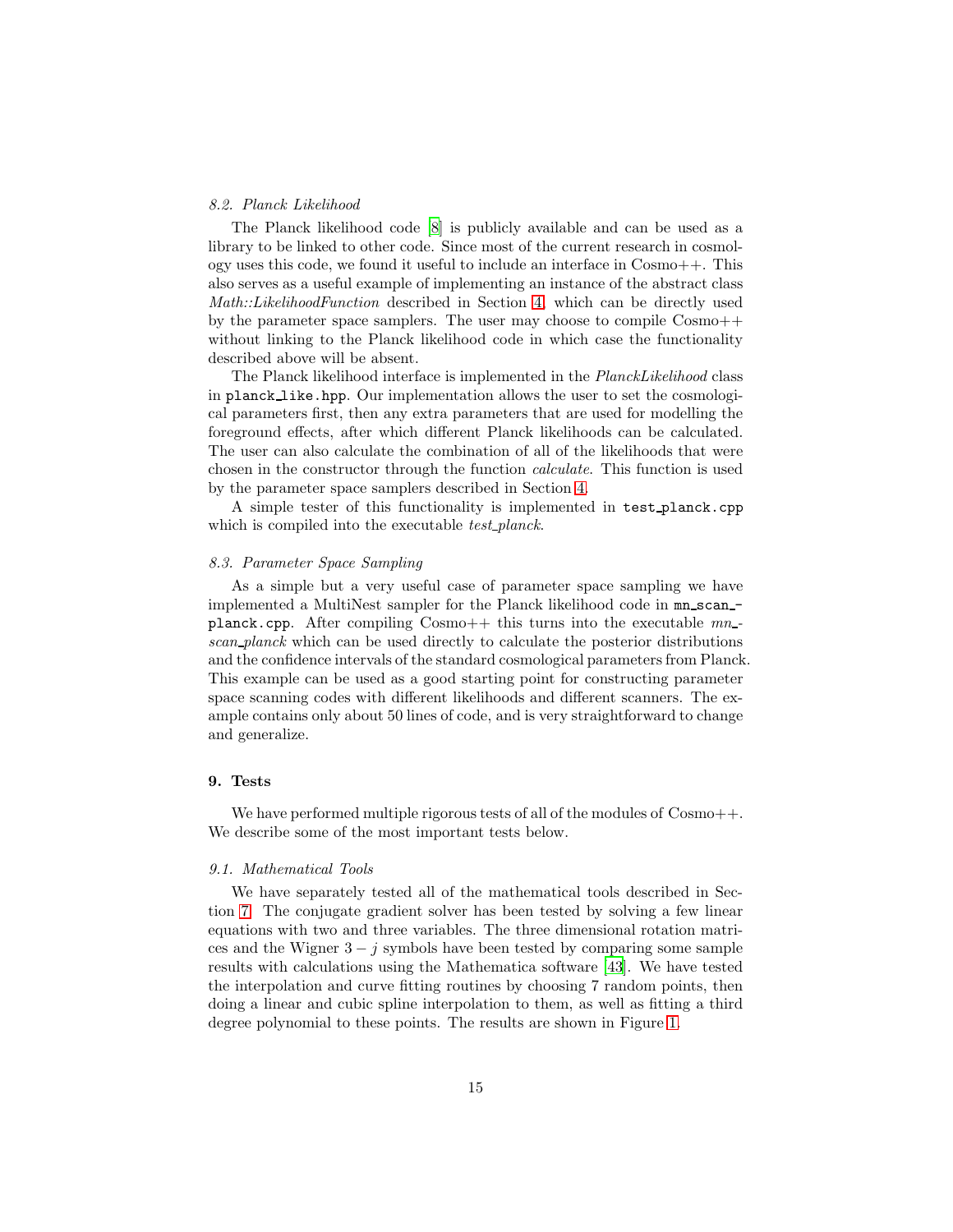

<span id="page-15-0"></span>Figure 1: Testing the interpolation and curve fitting routines. The black square points have been chosen randomly, the green solid curve is obtained by linear interpolation, the red dashed curve is a cubic spline interpolation, and the blue dash-dotted curve is a cubic polynomial fit to the points.

#### <span id="page-15-1"></span>*9.2. Mask Apodization*

We combine the SMICA, SEVEM, and NILC masks from Planck [\[44](#page-26-8)] to obtain a sample mask (this is very similar to the Planck U73 mask, which is not publicly available). We then downgrade this mask to HEALPix  $N_{side} = 128$ using the *ud grade* routine and then keep only those pixels unmasked which have a value greater than 0.5. We use this resulting mask to test our apodization routines. The original mask, as well as 7◦ apodized masks with cosine and Gaussian apodization are shown in Figure [2.](#page-16-0) We have chosen the low resolution and the large apodization angle for demonstration purposes; in practice these routines are used for higher resolution maps with much smaller apodization angles.

## *9.3. Simulations and Likelihood Calculation*

To test the likelihood calculation and simulation routines in Cosmo++, we simulate 5,000 sky and noise maps, mask them, then calculate the likelihoods for the signal and noise power spectra used for simulations. The simulations are done in harmonic space, then converted into pixel space using HEALPix. The signal and noise power spectra used for our simulations are shown in Figure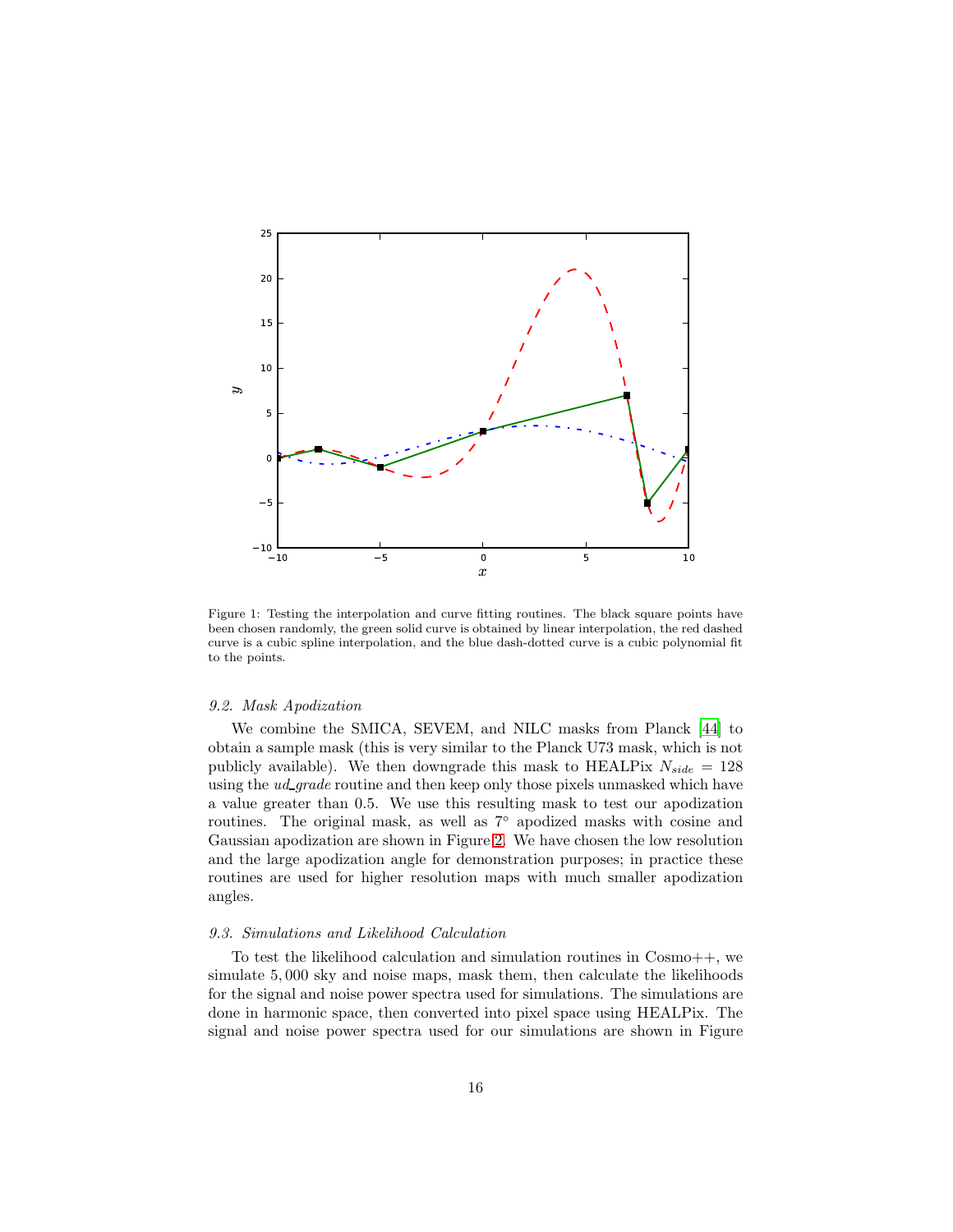

<span id="page-16-0"></span>Figure 2: Original sample mask (top left), cosine apodized mask (top right), Gaussian apodized mask (bottom). The apodization angle for both cases is 7◦.

[3.](#page-17-0) The signal power spectrum is calculated using typical ΛCDM parameter values, the noise model is chosen to be close to the instrumental noise in Planck temperature maps [\[8](#page-23-7)]. The maps are signal dominated up to  $l \approx 1750$ . The simulations have HEALPix  $N_{side} = 2048$ .

We divide the likelihood calculation into two regimes: low-l  $(l = 2 \rightarrow 30)$ and high-l  $(l = 31 \rightarrow 2000)$ . We use the combined Planck mask as described in Section [9.2](#page-15-1) at the original resolution of  $N_{side} = 2048$  for the high-l calculation. However, we apodize the mask with a 30′ cosine function. We use the *Master* class to first calculate the best-fit power spectra, then we pass the results to the *LikelihoodHigh* class for calculating the likelihood values.

At low-l we use the pixel space likelihood calculation class. The maps are smoothed with a 10° Gaussian beam and downgraded to  $N_{side} = 16$ . The mask is first smoothed with a 10° Gaussian beam, then downgraded to  $N_{side} = 16$ with the *ud\_qrade* routine in HEALPix, then the pixels with value greater than 0.8 are kept unmasked, the rest is masked. This leaves 2, 426 pixels. Since the noise level is negligible at this low resolution, we add  $1 \mu$ K uniform white noise to the maps to regularize the covariance matrix inversion (see Section [3\)](#page-3-0).

The resulting  $\chi^2$  distributions for both cases, along with the expected distributions, are shown in Figure [4.](#page-17-1) For the low-l case the expected distribution has 2, 426 degrees of freedom (the number of unmasked pixels). For the high-l case the expected distribution has  $1,970$  degrees of freedom (the number of  $l$  values included). The agreement between the resulting distribution and the expected distribution is excellent for both cases.

## *9.4. Parameter Constraints from Planck*

As a final test, we run the MultiNest sampler with different likelihood functions to calculate the posterior distributions and the resulting confidence inter-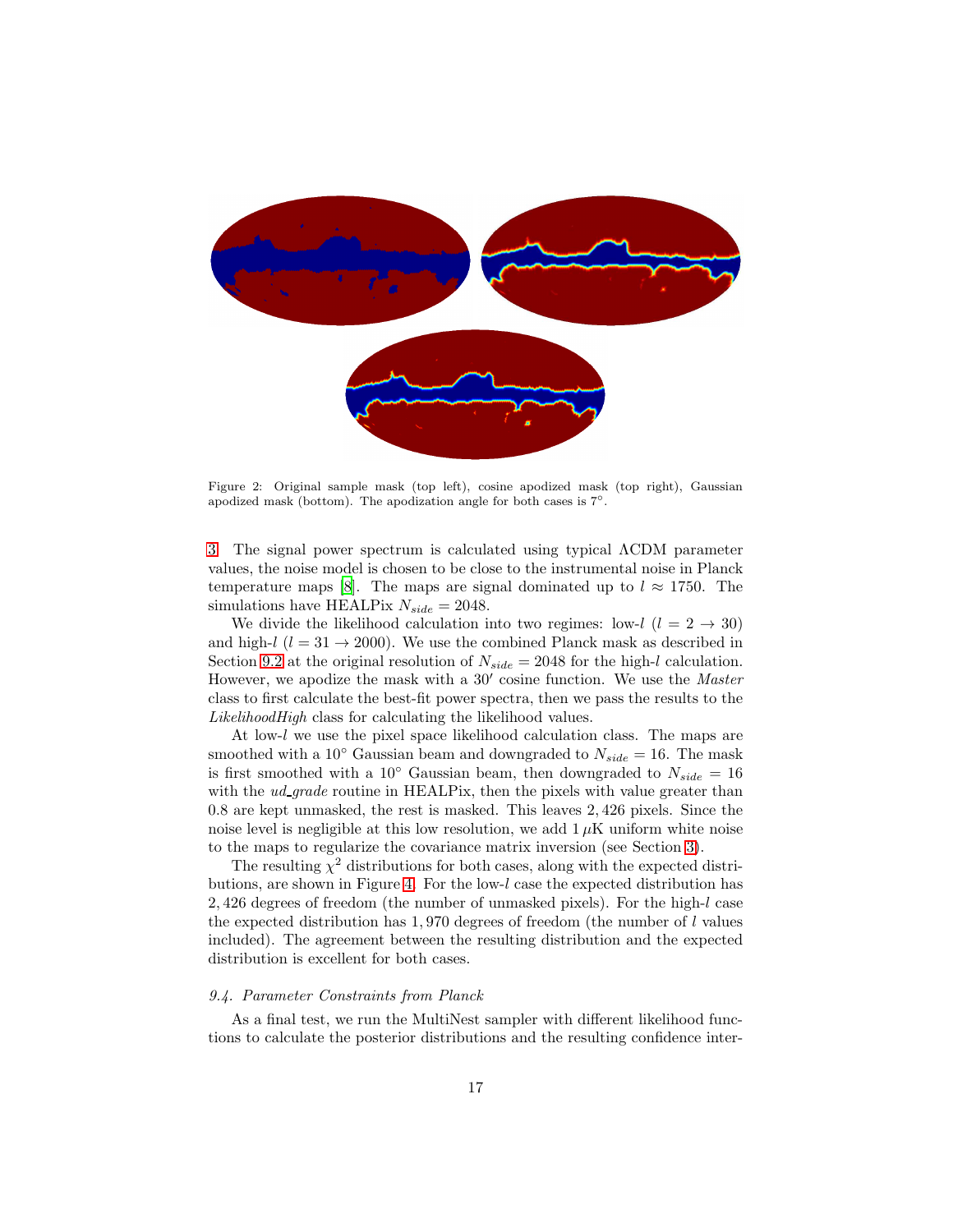

<span id="page-17-0"></span>Figure 3: The signal (green solid curve) and noise (red dashed curve) power spectra for the simulations. The units are  $\mu$ K<sup>2</sup>.



<span id="page-17-1"></span>Figure 4: The  $\chi^2$  distribution from 5,000 simulations (black histogram) compared to the expected distribution (green solid curve). Low-l pixel space likelihood calculation is on the left, high-l harmonic space likelihood calculation is on the right.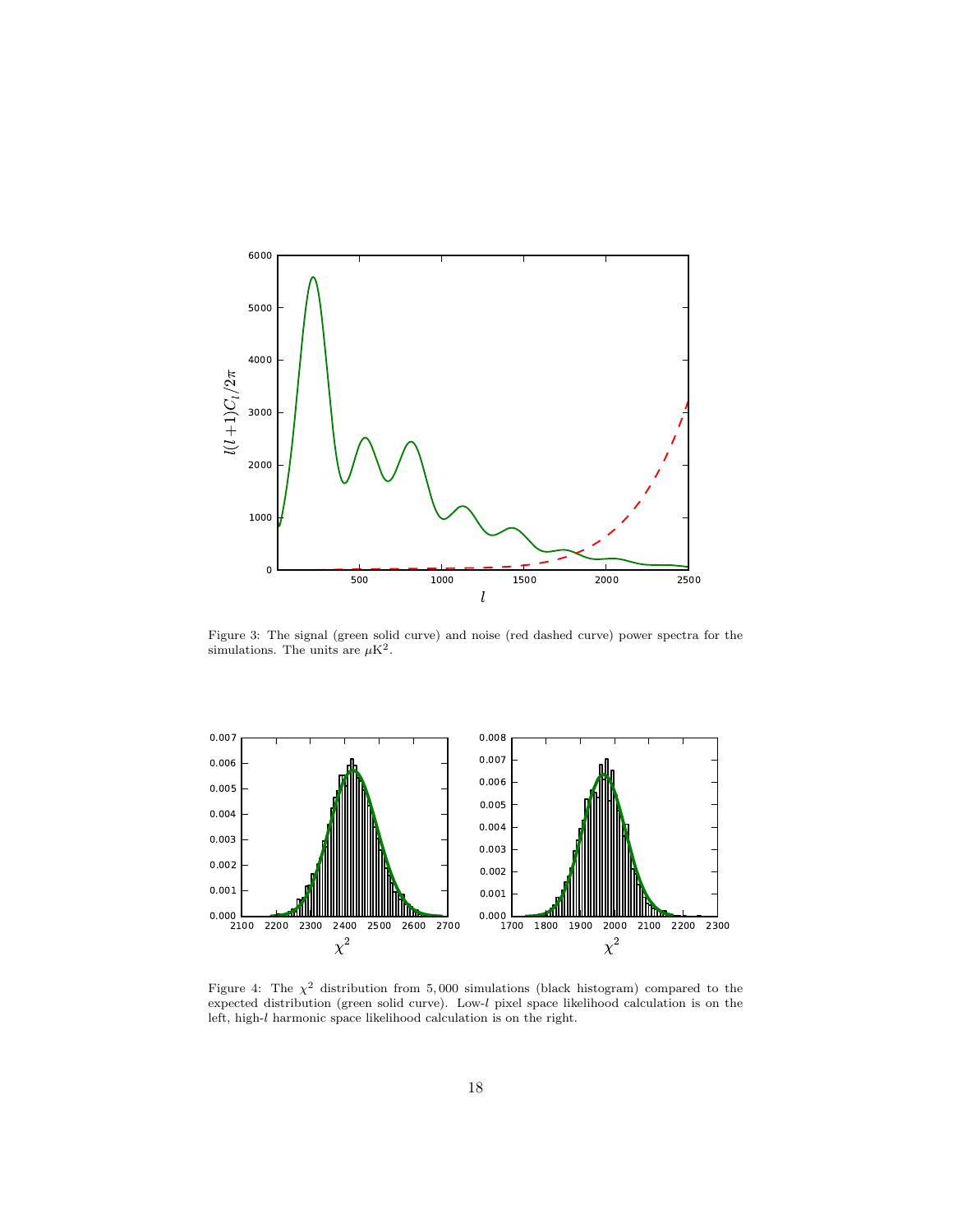| Parameter        | Planck                | $Cosmo++$             |
|------------------|-----------------------|-----------------------|
| h.               | $0.679 \pm 0.015$     | $0.684 \pm 0.014$     |
| $\Omega_h h^2$   | $0.02217 \pm 0.00033$ | $0.02219 \pm 0.00032$ |
| $\Omega_c h^2$   | $0.1186 \pm 0.0031$   | $0.1185 \pm 0.0030$   |
| $\tau$           | $0.089 \pm 0.032$     | $0.090 \pm 0.030$     |
| $n_{s}$          | $0.9635 \pm 0.0094$   | $0.9625 \pm 0.0090$   |
| $ln(10^{10}A_s)$ | $3.085 \pm 0.057$     | $3.085 \pm 0.054$     |

Table 1: Parameter constraints by Planck [\[45\]](#page-26-9), as well as our results from Cosmo++ using the Planck likelihood code together with the MultiNest sampler.

<span id="page-18-0"></span>

| Parameter        | Pixel Space           | Gibbs                 |
|------------------|-----------------------|-----------------------|
| $h_{\cdot}$      | $0.688 \pm 0.009$     | $0.694 \pm 0.009$     |
| $\Omega_b h^2$   | $0.02218 \pm 0.00021$ | $0.02226 \pm 0.00021$ |
| $\Omega_c h^2$   | $0.1174 \pm 0.0019$   | $0.1162 \pm 0.0019$   |
| $\tau$           | $0.086 \pm 0.010$     | $0.085 \pm 0.010$     |
| $n_{\rm s}$      | $0.9558 \pm 0.0057$   | $0.9602 \pm 0.0056$   |
| $ln(10^{10}A_s)$ | $3.073 + 0.020$       | $3.068 \pm 0.019$     |

<span id="page-18-1"></span>Table 2: Parameter constraints from the SMICA map using the pixel space likelihood calculation for low-l compared to the Gibbs sampler.

vals for the standard ΛCDM parameters. We first use the Planck likelihood code together with the MultiNest sampler to constrain the parameters. The results can be directly compared with the published results by the Planck collaboration [\[45\]](#page-26-9). We use the Planck likelihood together with lensing. Our results, together with the results released by Planck, are given in Table [1.](#page-18-0) The agreement is excellent. There are very small differences which may arise mainly because we used h instead of  $\theta_{MC}$  (the ratio of the angular diameter distance to the last scattering surface sound horizon) for sampling. Other small differences could arise because of using a different parameter space sampler.

Next we use our own likelihood codes (see Section [3\)](#page-3-0) applied to the SMICA map by Planck. We expect to get similar parameter constraints as from the Planck likelihood code. We use the combined mask as described in the previous section. To test both of the low-l likelihood codes, we do the sampling with two different combinations of our likelihood classes. Firstly, we use our pixel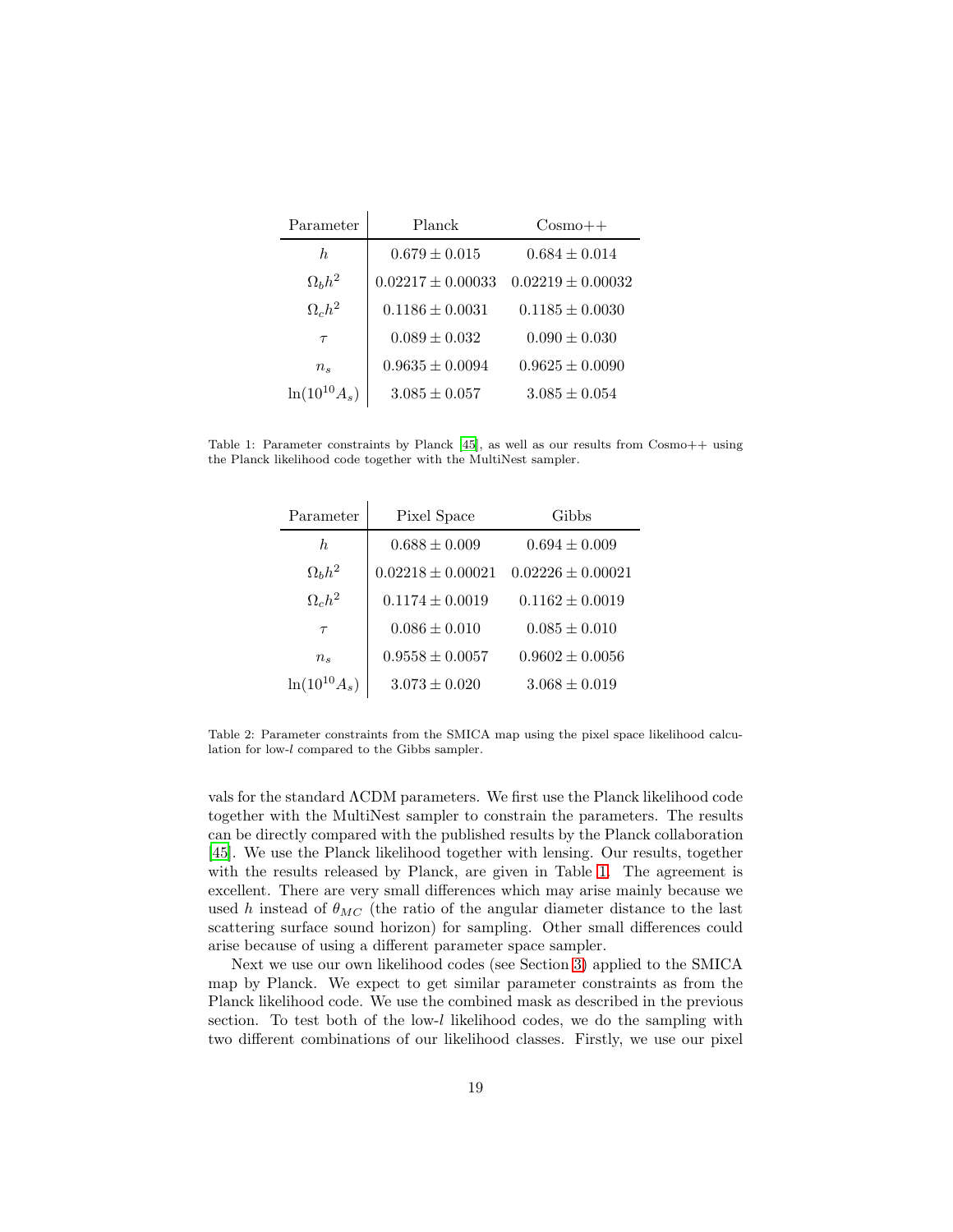space likelihood code for  $l$  values between 2 and 30 applied to the SMICA map smoothed to 10° and downgraded to  $N_{side} = 16$  together with the high-l likelihood code for  $l = 31 \rightarrow 1750$ . Our second calculation uses the CMB Gibbs sampler for  $l = 2 \rightarrow 50$  applied to the SMICA map smoothed to 5<sup>°</sup> and downgraded to  $N_{side} = 32$  together with the high-l likelihood code for  $l = 51 \rightarrow 1750$ . Since no polarization or lensing data is included in this case, we put an informative Gaussian prior on  $\tau$  of  $\tau = 0.0851 \pm 0.014$ , following the corresponding analysis by Planck [\[44\]](#page-26-8). We model the foreground contamination effects by two parameters:  $A_{ps}$  (the amplitude of the Poisson component) and  $A_{cl}$  (the amplitude of the clustered component), in the exact same way as done in [\[44](#page-26-8)]. We have used the MultiNest sampler for scanning the parameter space. The results are summarized in Table [2.](#page-18-1) We can see that there is a very good agreement between the results from the two different likelihood codes used for low-l. Moreover, the parameter constraints agree very well with those from the full Planck likelihood code. The main difference is that we get smaller error bars for the SMICA map, and this can happen because of a few reasons. First of all, we use a tight Gaussian prior on  $\tau$  for the SMICA analysis, while for the Planck likelihood analysis we used an uninformative uniform prior. Secondly, the foreground contamination is assumed to be mainly cleaned in SMICA. The sampling uses only two parameters to model the foreground contamination, compared to the 14 foreground parameters used in the Planck likelihood code. Thirdly, we used the publicly available noise map for SMICA to estimate the noise power spectrum. This may have slightly underestimated the noise power spectrum at small scales because of the bias effects described in [\[44\]](#page-26-8). Nonetheless, the constraints for all of the parameters (except for  $\tau$ ) from SMICA and the full likelihood code are within the error bars of each other.

To compare the two parameter space samplers, we have repeated the scans for the SMICA map with our Metropolis-Hastings sampler. We used standard Gaussian proposal distributions with typical widths. The resulting posterior distributions are almost indistinguishable from the MultiNest results discussed above. In terms of computational time, however, MultiNest outperforms the Metropolis-Hastings sampler unless the proposal distributions and their widths are chosen carefully.

## <span id="page-19-0"></span>10. Summary

We have described a new numerical library for cosmology written entirely in  $C_{++}$ . The object-oriented design has made it possible to clearly separate different parts of the library into different classes, each one of which can be used on its own. Multiple rigorous test have been performed to check the functionality of the library. Although the code is fully documented, we have included a few examples to help the user get started.

The library is complete in the sense that it can be applied directly to publicly available data to calculate the posterior distributions and the confidence intervals for cosmological parameters. It also includes full functionality for performing CMB sky simulations, as well as numerous additional tools that are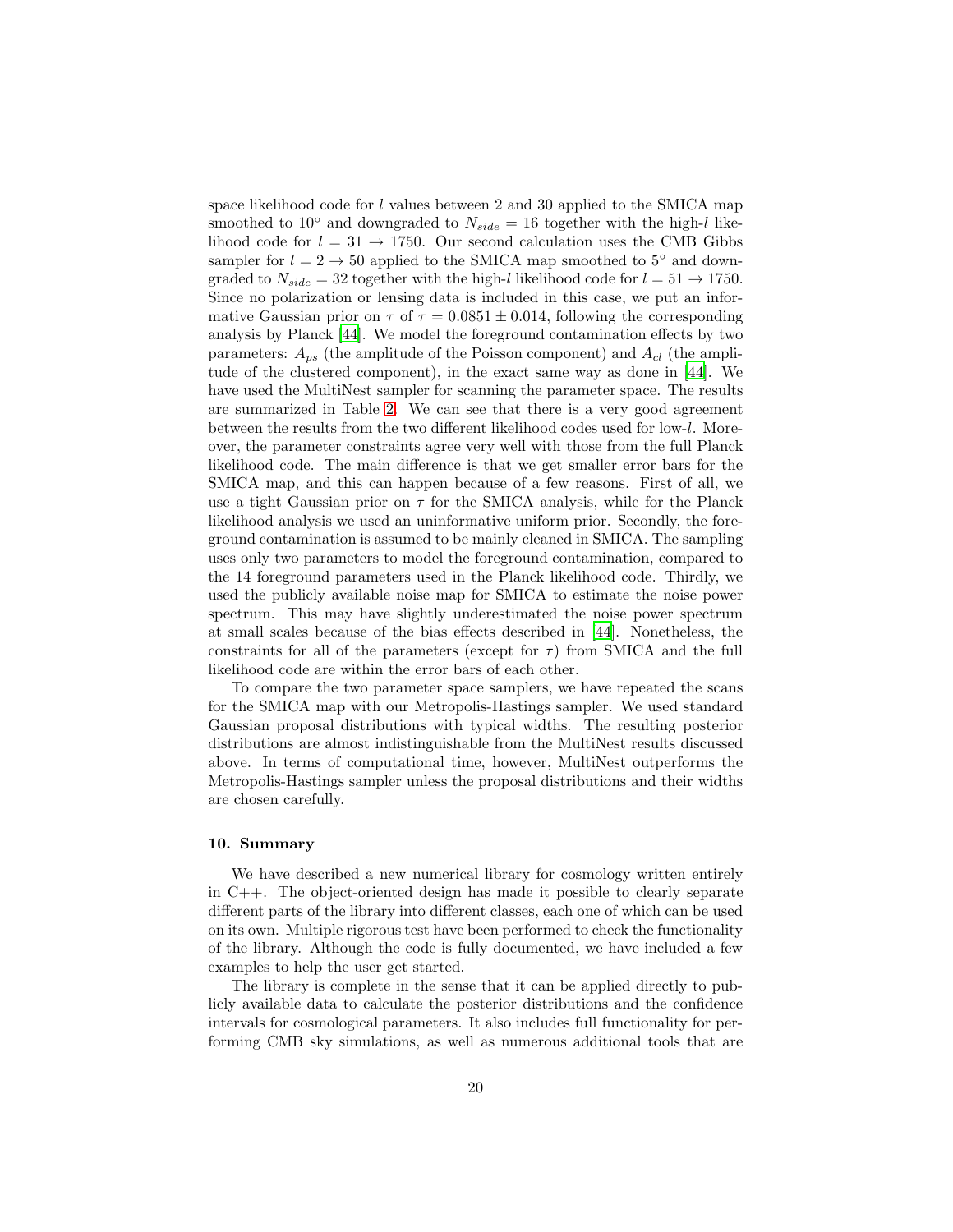frequently used in cosmological research. However, as discussed throughout the paper, there are multiple useful features that can be added to the library. We are planning to add a few new features to the future releases of the library. The input of the scientific community will be crucial in determining the most important new features that we need to add to Cosmo++.

I thank Layne Price and Richard Easther for useful discussions and comments on the manuscript. I also thank Amit Yadav for helpful discussions on the implementation of certain parts of the code.

The author wishes to acknowledge the contribution of the NeSI high performance computing facilities and the staff at the Centre for eResearch at the University of Auckland. New Zealand's national facilities are provided by the New Zealand eScience Infrastructure (NeSI) and funded jointly by NeSI's collaborator institutions and through the Ministry of Business, Innovation and Employment's Infrastructure programme [\[46](#page-26-10)].

## <span id="page-20-1"></span><span id="page-20-0"></span>Appendix A. Notation and Units

## *Appendix A.1. Cosmological Parameters*

We denote the Hubble parameter by  $H$ ; it has units of  $km/s/Mpc$ . The unitless form h is defined by  $H = 100 h \text{ km/s/Mpc}$ .

Unitless density parameters are defined by

$$
\Omega_i = \rho_i / \rho_{\rm cr} \tag{A.1}
$$

where  $\rho_i$  denotes the given type of density,  $\rho_{cr}$  is the critical density, i.e. the density of the universe with zero spatial curvature

$$
\rho_{\rm cr} = \frac{3H^2}{8\pi G} \tag{A.2}
$$

where G denotes the gravitational constant.  $\Omega_b$  denotes the baryon density,  $\Omega_c$ denotes the density of cold dark matter,  $\Omega_m = \Omega_b + \Omega_c$  denotes the total matter density,  $\Omega_{\Lambda}$  denotes the dark energy density,  $\Omega_{\gamma}$  denotes the photon density,  $\Omega_{\nu}$  denotes the density of neutrinos,  $\Omega_{r} = \Omega_{\gamma} + \Omega_{\nu}$  denotes the total radiation density,  $\Omega_K$  denotes the curvature density.

We denote by  $N_{\text{eff}}$  the number of effective degrees of freedom for relativistic particles (neutrinos for example). In the standard  $\Lambda$ CDM model  $N_{\text{eff}} = 3.046$ [\[47\]](#page-26-11).

Non cold dark matter particles, such as massive neutrinos, are described by their number  $N_{\text{NCDM}}$ , their mass  $m_{\text{NCDM},i}$  in eV, and the ratio of their temperature to the photon temperature  $T_{\text{NCDM},i}$ .

The reionization optical depth  $\tau$  is used to describe reionization.  $Y_{\text{He}}$  denotes the Helium mass fraction.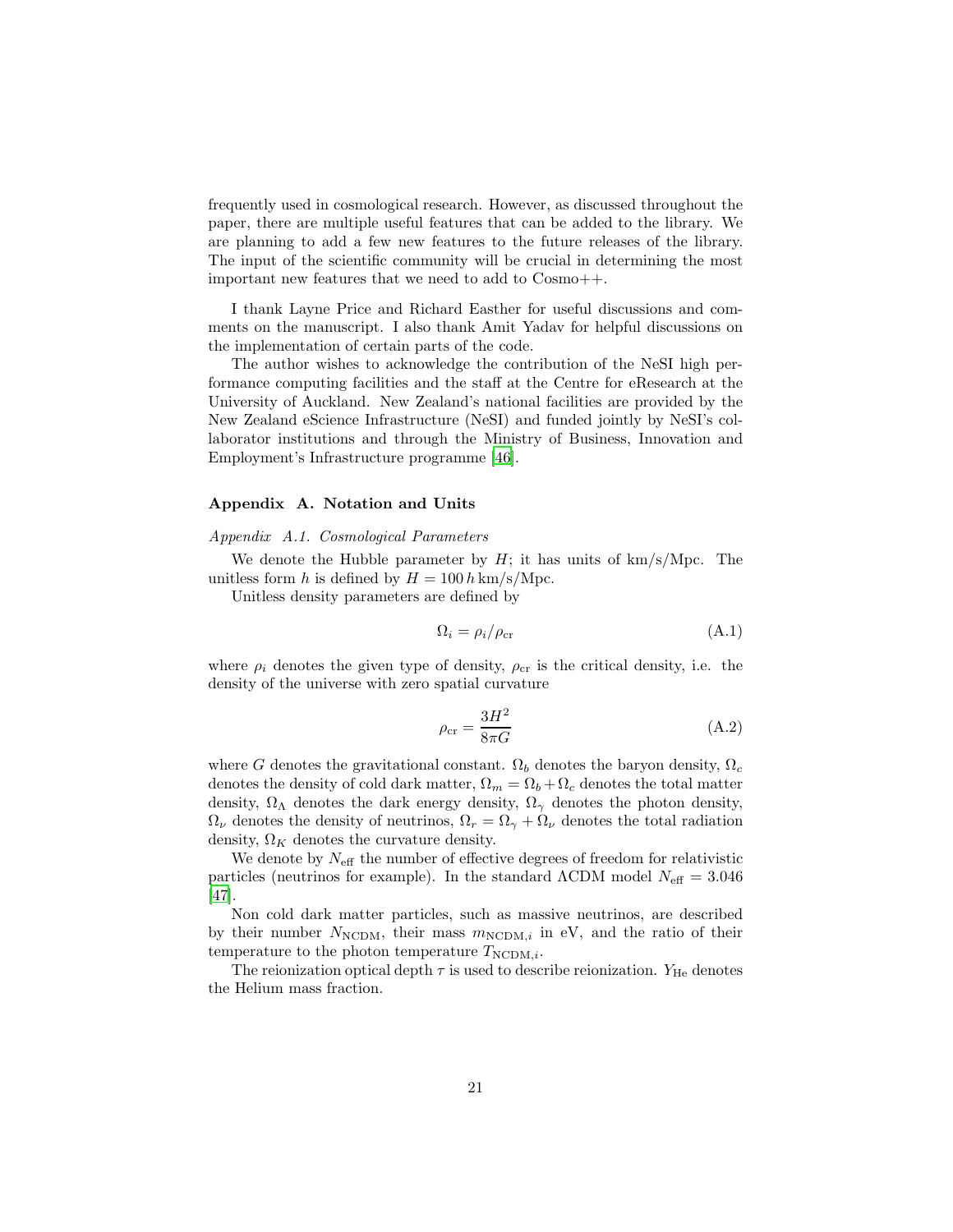<span id="page-21-0"></span>*Appendix A.2. Cosmic Microwave Background Radiation Maps*

The Cosmic Microwave Background radiation temperature  $T_{\text{CMB}}$  is given in units of K. The default value is  $T_{\text{CMB}} = 2.726 \text{ K}$ . The CMB anisotropy maps have units of  $\mu$ K by default.

We denote the CMB temperature anisotropies in direction  $\hat{\mathbf{n}}$  by  $T(\hat{\mathbf{n}})$ , and the polarization Q and U modes by  $Q(\hat{\mathbf{n}})$  and  $U(\hat{\mathbf{n}})$ , respectively. These maps can be decomposed into spherical harmonics

$$
T(\hat{\mathbf{n}}) = \sum_{lm} T_{lm} Y_{lm}(\hat{\mathbf{n}}), \qquad (A.3)
$$

$$
Q(\hat{\mathbf{n}}) \pm iU(\hat{\mathbf{n}}) = \sum_{lm} \pm 2a_{lm} \pm 2Y_{lm}(\hat{\mathbf{n}})
$$
(A.4)

where  $sY_{lm}$  are the spin-weighted spherical harmonics. The polarization coefficients are further decomposed into real and imaginary parts  $(E \text{ and } B \text{ modes})$ [\[24\]](#page-24-11)

$$
{}_{\pm 2}a_{lm} = E_{lm} \pm iB_{lm} \,. \tag{A.5}
$$

We use the HEALPix format [\[1\]](#page-23-0) to represent the anisotropy maps in pixel space. The value of the map  $\mathscr{X}$   $(T, Q,$  or U) in pixel i is denoted by  $\mathscr{X}_i$ . This is related to the underlying map  $\mathscr{X}(\hat{\mathbf{n}})$  by

$$
\mathscr{X}_i = \int d\hat{\mathbf{n}} \mathscr{X}(\hat{\mathbf{n}}) B_i(\hat{\mathbf{n}})
$$
 (A.6)

where  $B_i$  is the beam function at pixel i, and is specific to the experiment. By default, we include the HEALPix pixel window functions [\[1\]](#page-23-0) in the beam function.

Usually the beam functions have the same shape for every pixel and are axially symmetric around the center of the pixel. In this case the beam function can be decomposed into spherical harmonics as follows

$$
B_i(\hat{\mathbf{n}}) = \sum_{lm} B_l Y_{lm}(\hat{\mathbf{n}}_i) Y_{lm}^*(\hat{\mathbf{n}})
$$
(A.7)

where  $\hat{\mathbf{n}}_i$  denotes the direction of pixel *i*.

## *Appendix A.3. Covariance Matrices*

We denote the two-point correlation function in pixel space by

<span id="page-21-1"></span>
$$
C_{ij}^{\mathcal{X}\mathcal{Y}} = \langle \mathcal{X}_i \mathcal{Y}_j \rangle , \qquad (A.8)
$$

and in harmonic space by

<span id="page-21-2"></span>
$$
M_{lml'm'}^{\mathcal{X}\mathcal{Y}} = \langle \mathcal{X}_{l m} \mathcal{Y}_{l'm'}^* \rangle . \tag{A.9}
$$

In harmonic space  $\mathscr X$  and  $\mathscr Y$  denote T, E, and B.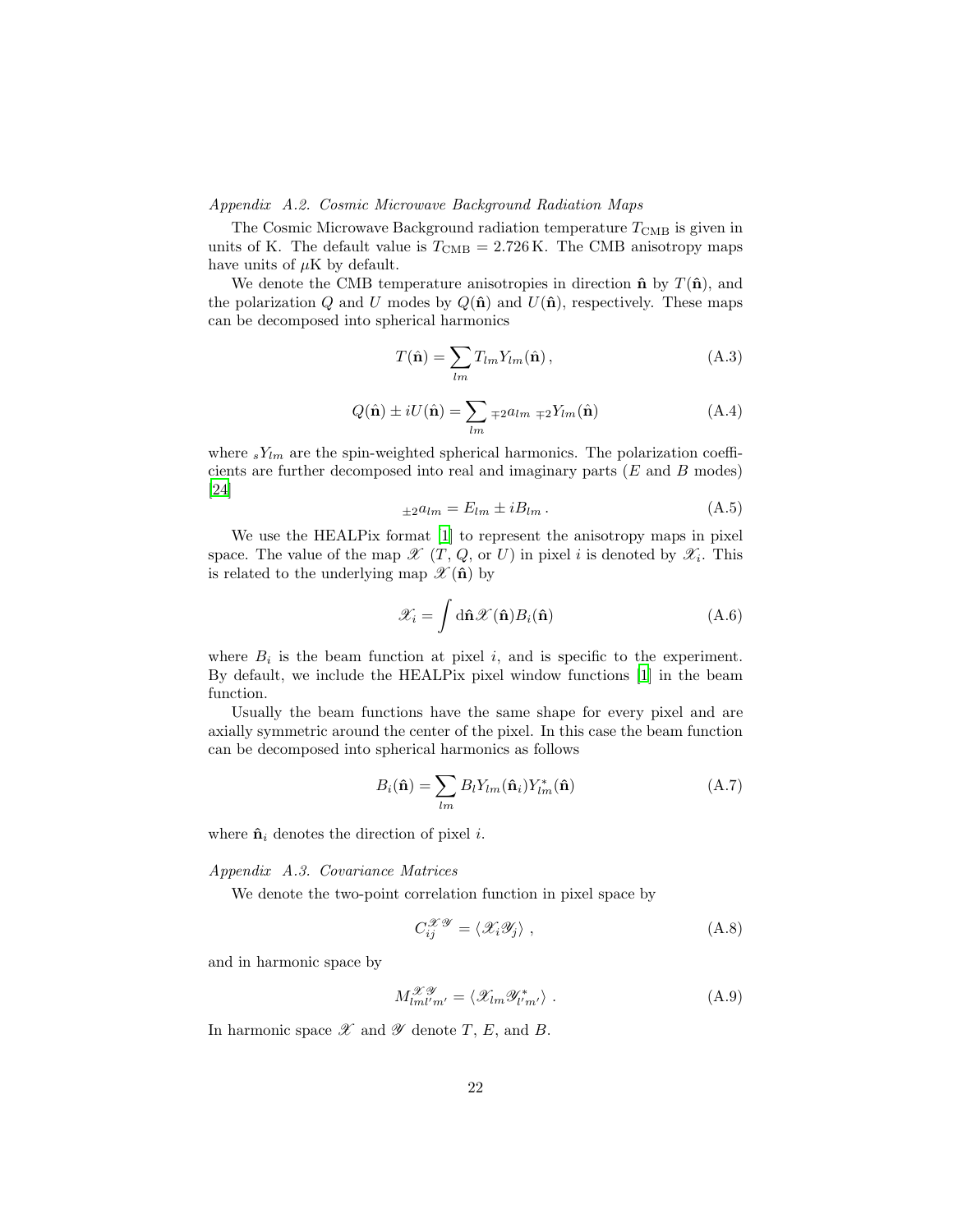When statistical rotational invariance is satisfied, the covariance matrices are diagonal in harmonic space

$$
M_{lml'm'}^{\mathcal{X}\mathcal{Y}} = \delta_{ll'}\delta_{mm'}C_l^{\mathcal{X}\mathcal{Y}},\qquad (A.10)
$$

and  $C_l^{\mathscr{X}\mathscr{Y}}$  denotes the conventional power spectrum in harmonic space.

The covariance matrices have units of  $\mu$ K<sup>2</sup>, by default. When there is no ambiguity, we sometimes omit the superscripts  $\mathscr{X} \mathscr{Y}$ . By default, we do not include any extra factors in  $C_l$ , such as  $l(l+1)/2\pi$ , as is sometimes done in the literature.

# <span id="page-22-0"></span>*Appendix A.4. Primordial Perturbations*

We use the gauge invariant curvature perturbations on uniform density hypersurfaces  $\zeta(\mathbf{x})$  to describe the primordial scalar perturbations [\[48\]](#page-26-12). The transformation to Fourier space is given by

$$
\zeta(\mathbf{x}) = \int \frac{d^3k}{(2\pi)^3} e^{i\mathbf{k}\cdot\mathbf{x}} \zeta(\mathbf{k}).
$$
\n(A.11)

For Gaussian perturbations, all of the information is contained in the twopoint function. In case of statistically homogeneous fluctuations, the two-point function takes the form

$$
\langle \zeta(\mathbf{k}) \zeta^*(\mathbf{k'}) \rangle = (2\pi)^3 \delta^3(\mathbf{k} - \mathbf{k'}) P_{\zeta}(k) , \qquad (A.12)
$$

and  $P_{\zeta}(k)$  is called the power spectrum.

We define the dimensionless power spectrum in Fourier space

$$
\Delta_{\zeta}^2(k) \equiv \frac{k^3}{2\pi^2} P_{\zeta}(k) \,. \tag{A.13}
$$

Similar definitions hold for the tensor perturbations  $h_{ij}$  [\[48](#page-26-12)]. In what follows, the term "primordial power spectrum" will refer to the dimensionless case, unless stated otherwise.

Standard inflationary theory predicts a nearly scale invariant primordial power spectrum [\[48](#page-26-12)]. The canonical parametrization of the power spectra is as follows

<span id="page-22-1"></span>
$$
\Delta_{\zeta}^{2}(k) = A_{s} \left(\frac{k}{k_{*}}\right)^{n_{s}-1+\frac{1}{2}\alpha_{s}\ln(k/k_{*})}, \qquad (A.14)
$$

<span id="page-22-2"></span>
$$
\Delta_h^2(k) = A_t \left(\frac{k}{k_*}\right)^{n_t + \frac{1}{2}\alpha_t \ln(k/k_*)}
$$
\n(A.15)

where  $A_s$  and  $A_t$  are the scalar and tensor amplitudes, respectively;  $n_s$  and  $n_t$ are the spectral indices;  $\alpha_s = dn_s/d \ln k$  and  $\alpha_t = dn_t/d \ln k$  are the runnings of the spectral indices.  $k_*$  denotes a chosen pivot scale. The units of  $k$  are Mpc<sup>−1</sup> by default.

The tensor-to-scalar ratio is defined as

$$
r \equiv \frac{\Delta_h^2(k_*)}{\Delta_\zeta^2(k_*)} \,. \tag{A.16}
$$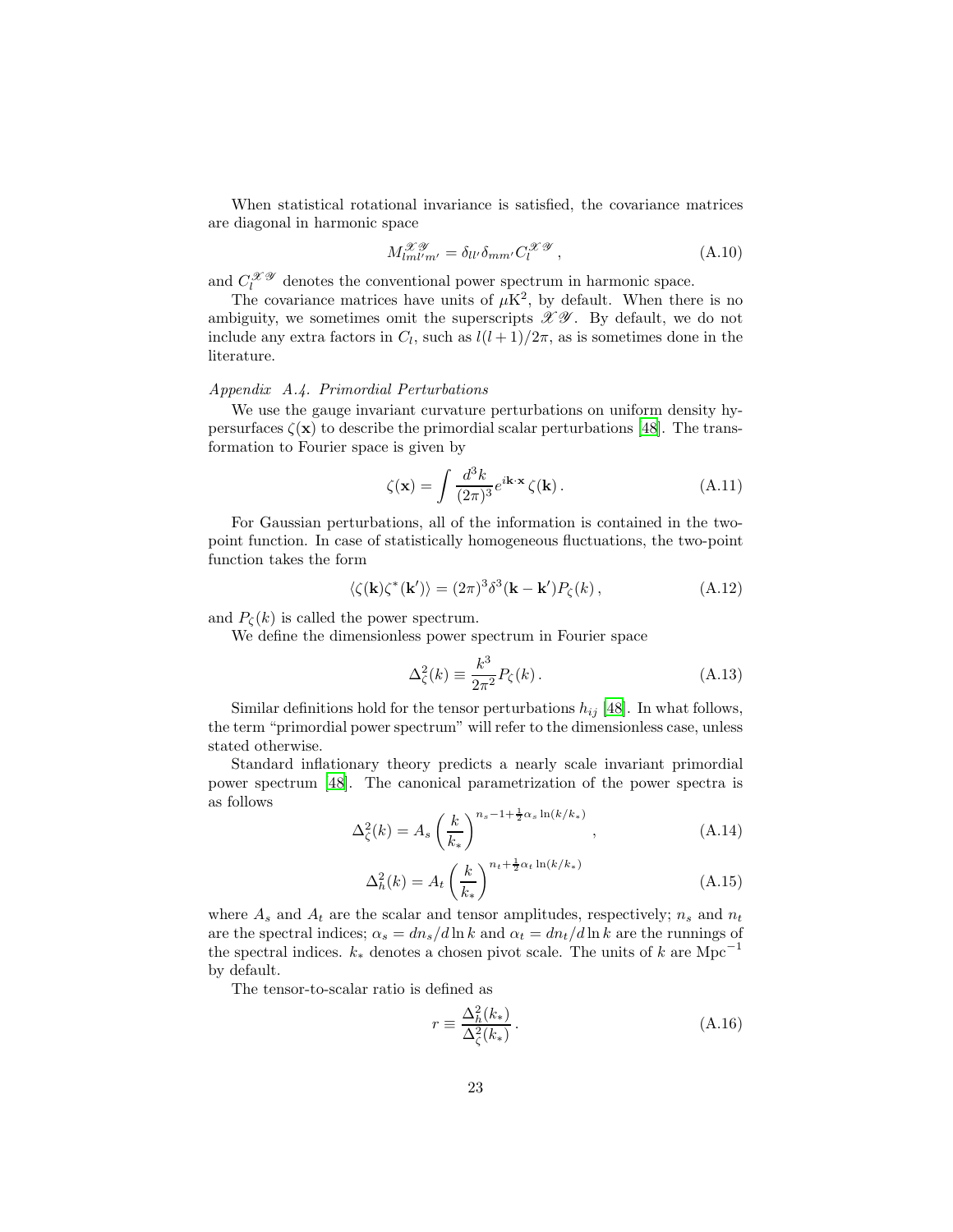# References

- <span id="page-23-0"></span>[1] K. M. Gorski, E. Hivon, A. J. Banday, B. D. Wandelt, F. K. Hansen, M. Reinecke, M. Bartelmann, HEALPix: a framework for high-resolution discretization and fast analysis of data distributed on the sphere, The Astrophysical Journal 622 (2) (2005) 759.
- <span id="page-23-1"></span>[2] A. Lewis, A. Challinor, A. Lasenby, Efficient computation of cosmic microwave background anisotropies in closed Friedmann-Robertson-Walker models, The Astrophysical Journal 538 (2) (2000) 473.
- <span id="page-23-2"></span>[3] J. Lesgourgues, The Cosmic Linear Anisotropy Solving System (CLASS) I: Overview, arXiv:1104.2932.
- <span id="page-23-3"></span>[4] D. Blas, J. Lesgourgues, T. Tram, The Cosmic Linear Anisotropy Solving System (CLASS). Part II: Approximation schemes, Journal of Cosmology and Astroparticle Physics 2011 (07) (2011) 034.
- <span id="page-23-4"></span>[5] N. Jarosik, C. L. Bennett, J. Dunkley, B. Gold, M. R. Greason, M. Halpern, R. S. Hill, G. Hinshaw, A. Kogut, E. Komatsu, Seven-year Wilkinson Microwave Anisotropy Probe (WMAP) observations: sky maps, systematic errors, and basic results, ApJS 192 (2) (2011) 14.
- <span id="page-23-5"></span>[6] D. Larson, J. Dunkley, G. Hinshaw, E. Komatsu, M. R. Nolta, C. L. Bennett, B. Gold, M. Halpern, R. S. Hill, N. Jarosik, Seven-year Wilkinson Microwave Anisotropy Probe (WMAP) observations: power spectra and WMAP-derived parameters, ApJS 192 (2) (2011) 16.
- <span id="page-23-6"></span>[7] E. Komatsu, K. M. Smith, J. Dunkley, C. L. Bennett, B. Gold, G. Hinshaw, N. Jarosik, D. Larson, M. R. Nolta, L. Page, Seven-year Wilkinson microwave anisotropy probe (WMAP) observations: cosmological interpretation, ApJS 192 (2) (2011) 18.
- <span id="page-23-7"></span>[8] P. Collaboration, Planck 2013 results. XV. CMB power spectra and likelihood, arXiv:1303.5075.
- <span id="page-23-8"></span>[9] A. Lewis, S. Bridle, Cosmological parameters from CMB and other data: A Monte Carlo approach, Physical Review D 66 (10) (2002) 103511.
- <span id="page-23-9"></span>[10] P. Collaboration, Planck 2013 results. XXVI. Background geometry and topology of the Universe, arXiv:1303.5086.
- <span id="page-23-10"></span>[11] G. Aslanyan, A. V. Manohar, A. P. S. Yadav, The topology and size of the universe from CMB temperature and polarization data, Journal of Cosmology and Astroparticle Physics 08 (0) (2013) 009.
- <span id="page-23-11"></span>[12] J. Kim, E. Komatsu, Limits on anisotropic inflation from the Planck data, Physical Review D 88 (1) (2013) 101301.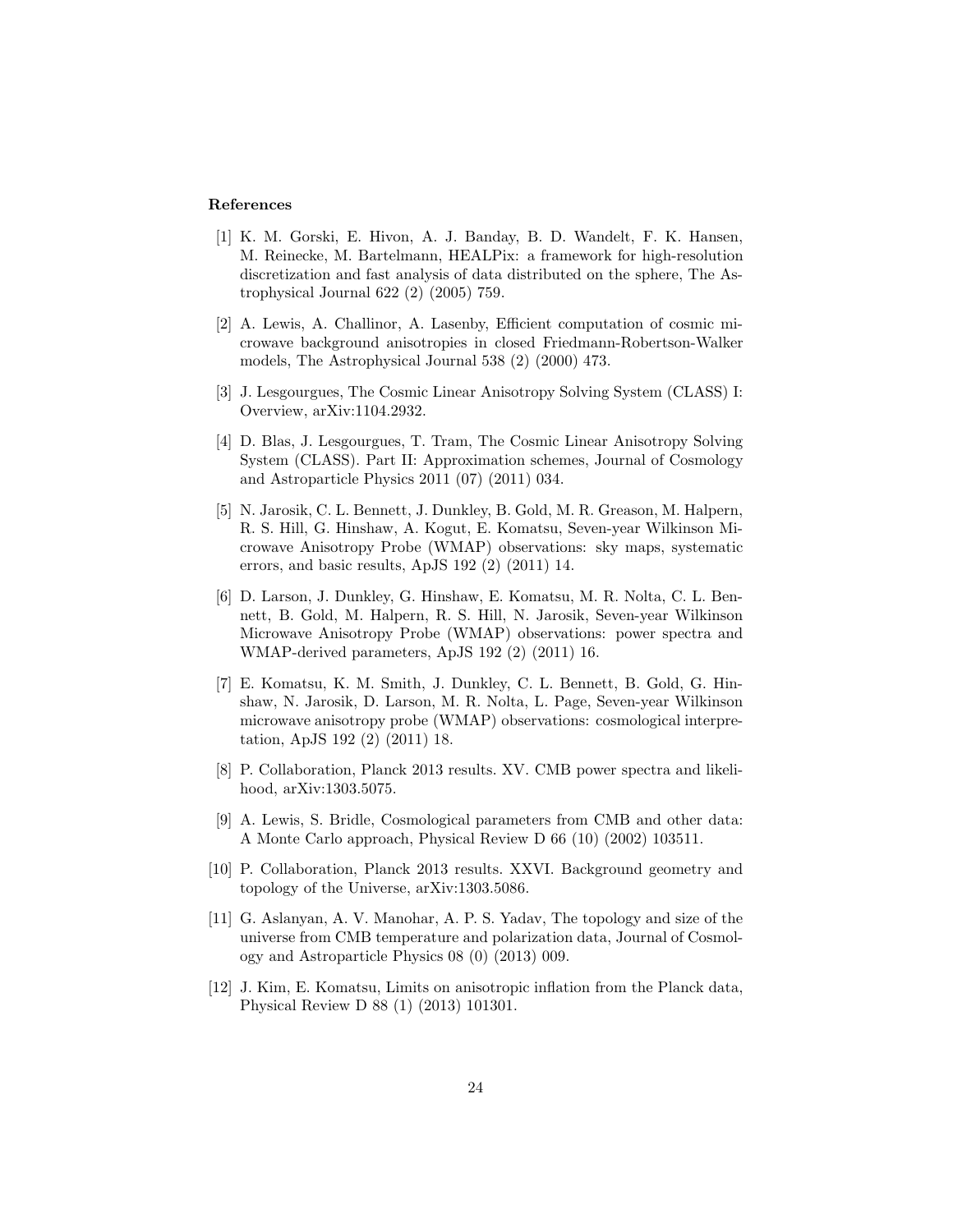- <span id="page-24-0"></span>[13] N. E. Groeneboom, L. Ackerman, I. K. Wehus, H. K. Eriksen, Bayesian Analysis of an Anisotropic Universe Model: Systematics and Polarization, The Astrophysical Journal 722 (1) (2010) 452–459.
- <span id="page-24-1"></span>[14] P. Collaboration, Planck 2013 results. XXIII. Isotropy and Statistics of the CMB, arXiv:1303.5083.
- <span id="page-24-2"></span>[15] W. R. Gilks, S. Richardson, D. J. Spiegelhalter, Markov Chain Monte Carlo In Practice, Chapman and Hall, 1996.
- <span id="page-24-3"></span>[16] F. Feroz, M. P. Hobson, M. Bridges, MultiNest: an efficient and robust Bayesian inference tool for cosmology and particle physics, Monthly Notices of the Royal Astronomical Society 398 (4) (2009) 1601–1614.
- <span id="page-24-4"></span>[17] F. Feroz, M. P. Hobson, E. Cameron, A. N. Pettitt, Importance Nested Sampling and the MultiNest Algorithm, arXiv:1306.2144.
- <span id="page-24-5"></span>[18] F. Feroz, M. P. Hobson, Multimodal nested sampling: an efficient and robust alternative to Markov Chain Monte Carlo methods for astronomical data analyses, Monthly Notices of the Royal Astronomical Society 384 (2) (2008) 449–463.
- <span id="page-24-6"></span>[19] [\[link\].](www.doxygen.org) URL <www.doxygen.org>
- <span id="page-24-7"></span>[20] M. Bridges, F. Feroz, M. P. Hobson, A. N. Lasenby, Bayesian optimal reconstruction of the primordial power spectrum, Monthly Notices of the Royal Astronomical Society 400 (2) (2009) 1075–1084.
- <span id="page-24-8"></span>[21] L. Verde, H. Peiris, On minimally parametric primordial power spectrum reconstruction and the evidence for a red tilt, Journal of Cosmology and Astroparticle Physics 07 (0) (2008) 009.
- <span id="page-24-9"></span>[22] H. V. Peiris, L. Verde, The shape of the primordial power spectrum: A last stand before Planck data, Physical Review D 81 (2) (2010) 21302.
- <span id="page-24-10"></span>[23] G. Efstathiou, Myths and truths concerning estimation of power spectra: the case for a hybrid estimator, Monthly Notices of the Royal Astronomical Society 349 (2) (2004) 603–626.
- <span id="page-24-11"></span>[24] L. Page, G. Hinshaw, E. Komatsu, M. R. Nolta, D. N. Spergel, C. L. Bennett, C. Barnes, R. Bean, O. Doré, J. Dunkley, M. Halpern, R. S. Hill, N. Jarosik, A. Kogut, M. Limon, S. S. Meyer, N. Odegard, H. V. Peiris, G. S. Tucker, L. Verde, J. L. Weiland, E. Wollack, E. L. Wright, Three-Year Wilkinson Microwave Anisotropy Probe (WMAP) Observations: Polarization Analysis, ApJS 170 (2) (2007) 335–376.
- <span id="page-24-12"></span>[25] G. Hinshaw, M. R. Nolta, C. L. Bennett, R. Bean, O. Doré, M. R. Greason, M. Halpern, R. S. Hill, N. Jarosik, A. Kogut, E. Komatsu, M. Limon, N. Odegard, S. S. Meyer, L. Page, H. V. Peiris, D. N. Spergel, G. S. Tucker,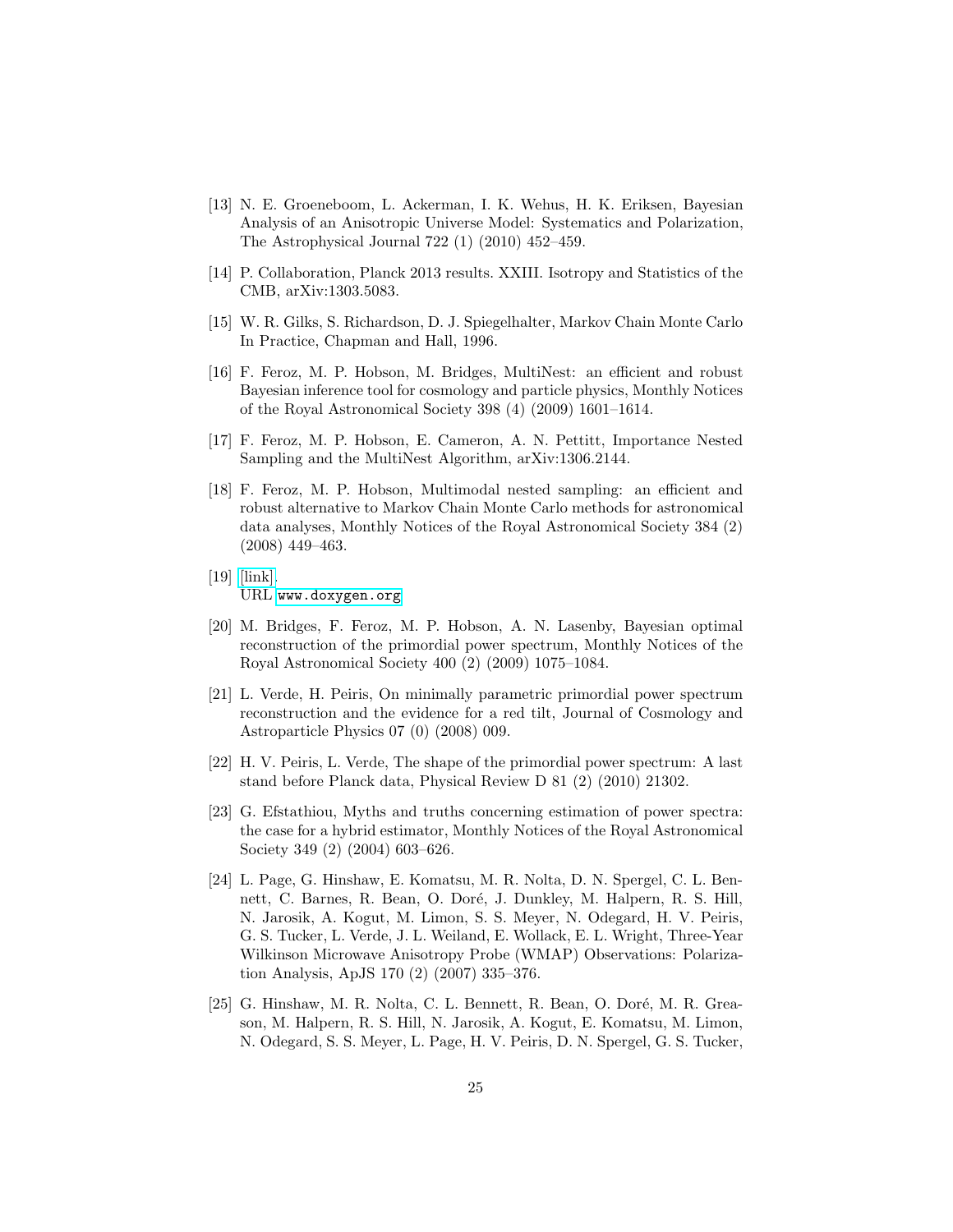L. Verde, J. L. Weiland, E. Wollack, E. L. Wright, Three-Year Wilkinson Microwave Anisotropy Probe (WMAP) Observations: Temperature Analysis, ApJS 170 (2) (2007) 288–334.

- <span id="page-25-0"></span>[26] G. Hinshaw, D. N. Spergel, L. Verde, R. S. Hill, S. S. Meyer, C. Barnes, C. L. Bennett, M. Halpern, N. Jarosik, A. Kogut, E. Komatsu, M. Limon, L. Page, G. S. Tucker, J. L. Weiland, E. Wollack, E. L. Wright, First-Year Wilkinson Microwave Anisotropy Probe (WMAP) Observations: The Angular Power Spectrum, ApJS 148 (1) (2003) 135–159.
- <span id="page-25-1"></span>[27] E. Hivon, K. M. Gorski, C. B. Netterfield, B. P. Crill, S. Prunet, F. Hansen, MASTER of the Cosmic Microwave Background Anisotropy Power Spectrum: A Fast Method for Statistical Analysis of Large and Complex Cosmic Microwave Background Data Sets, The Astrophysical Journal 567 (1) (2002) 2–17.
- <span id="page-25-2"></span>[28] M. Tegmark, How to measure CMB power spectra without losing information, Physical Review D 55 (1) (1997) 5895–5907.
- <span id="page-25-3"></span>[29] G. Rocha, C. R. Contaldi, J. R. Bond, K. M. Górski, Application of XFASTER power spectrum and likelihood estimator to Planck, Monthly Notices of the Royal Astronomical Society 414 (2) (2011) 823–846.
- <span id="page-25-4"></span>[30] L. Verde, H. V. Peiris, D. N. Spergel, M. R. Nolta, C. L. Bennett, M. Halpern, G. Hinshaw, N. Jarosik, A. Kogut, M. Limon, S. S. Meyer, L. Page, G. S. Tucker, E. Wollack, E. L. Wright, First-Year Wilkinson Microwave Anisotropy Probe (WMAP) Observations: Parameter Estimation Methodology, ApJS 148 (1) (2003) 195–211.
- <span id="page-25-5"></span>[31] H. K. Eriksen, I. J. O'Dwyer, J. B. Jewell, B. D. Wandelt, D. L. Larson, K. M. Górski, S. Levin, A. J. Banday, P. B. Lilje, Power Spectrum Estimation from High-Resolution Maps by Gibbs Sampling, ApJS 155 (2) (2004) 227–241.
- <span id="page-25-6"></span>[32] N. E. Groeneboom, A self-contained guide to the CMB Gibbs sampler, arXiv:0905.3823.
- <span id="page-25-7"></span>[33] H. K. Eriksen, J. B. Jewell, C. Dickinson, A. J. Banday, K. M. Górski, C. R. Lawrence, Joint Bayesian Component Separation and CMB Power Spectrum Estimation, The Astrophysical Journal 676 (1) (2008) 10–32.
- <span id="page-25-8"></span>[34] J. R. Shewchuk, An introduction to the conjugate gradient method without the agonizing pain.
- <span id="page-25-9"></span>[35] Ø. Rudjord, N. E. Groeneboom, H. K. Eriksen, G. Huey, K. M. G´orski, J. B. Jewell, Cosmic Microwave Background Likelihood Approximation by a Gaussianized Blackwell-Rao Estimator, The Astrophysical Journal 692 (2) (2009) 1669–1677.